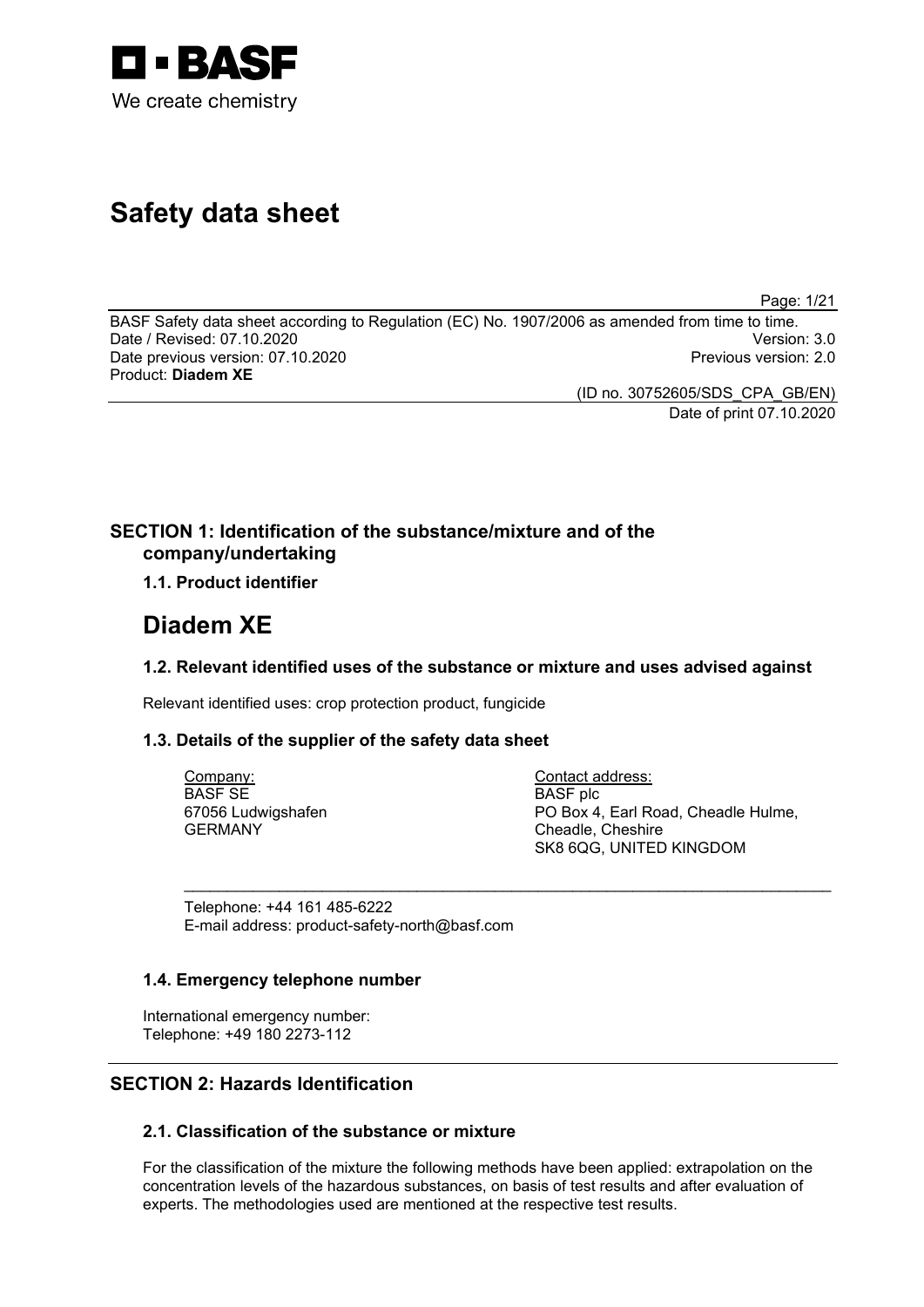Page: 2/21

BASF Safety data sheet according to Regulation (EC) No. 1907/2006 as amended from time to time. Date / Revised: 07.10.2020<br>Date previous version: 07.10.2020 Version: 3.0 Date previous version: 07.10.2020 Product: **Diadem XE**

> (ID no. 30752605/SDS\_CPA\_GB/EN) Date of print 07.10.2020

#### According to Regulation (EC) No 1272/2008 [CLP]

Acute Tox. 4 (oral) Skin Corr./Irrit. 2 Skin Sens. 1 Eye Dam./Irrit. 1 Acute Tox. 4 (Inhalation - mist) STOT SE 3 Repr. Additional category for effects on or via lactation. Aquatic Chronic 2

For the classifications not written out in full in this section the full text can be found in section 16.

## **2.2. Label elements**

Globally Harmonized System (GHS) in accordance with UK regulations.

Pictogram:



Signal Word: Danger

| Hazard Statement: |                                                                                              |
|-------------------|----------------------------------------------------------------------------------------------|
| H302              | Harmful if swallowed.                                                                        |
| H315              | Causes skin irritation.                                                                      |
| H317              | May cause an allergic skin reaction.                                                         |
| H318              | Causes serious eye damage.                                                                   |
| H332              | Harmful if inhaled.                                                                          |
| H335              | May cause respiratory irritation.                                                            |
| H362              | May cause harm to breast-fed children.                                                       |
| H411              | Toxic to aquatic life with long lasting effects.                                             |
| EUH401            | To avoid risks to human health and the environment, comply with the<br>instructions for use. |

Precautionary Statement:

| P <sub>101</sub> | If medical advice is needed, have product container or label at hand. |
|------------------|-----------------------------------------------------------------------|
| P <sub>102</sub> | Keep out of reach of children.                                        |
| P <sub>103</sub> | Read label before use.                                                |

Precautionary Statements (Prevention):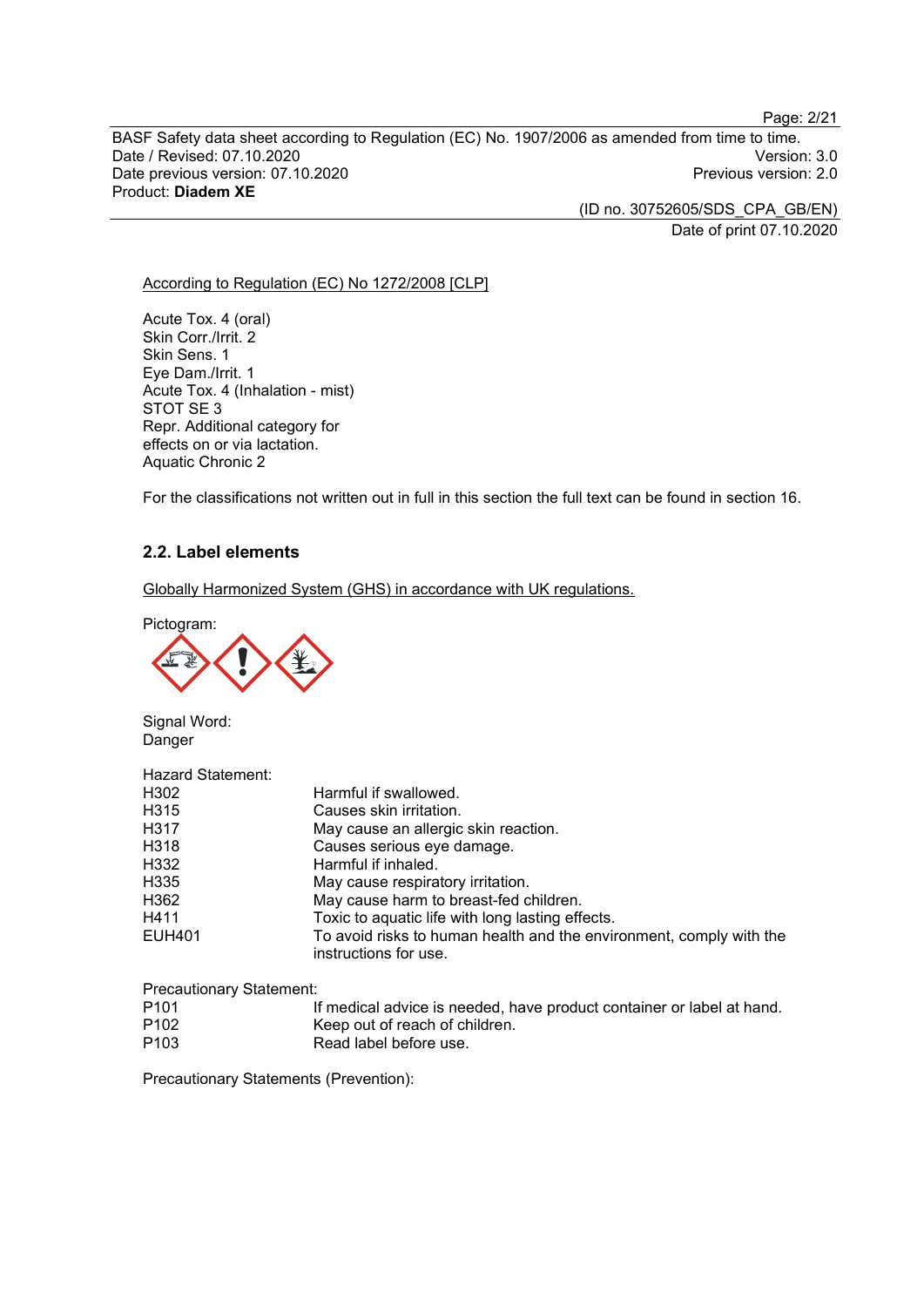Page: 3/21

BASF Safety data sheet according to Regulation (EC) No. 1907/2006 as amended from time to time. Date / Revised: 07.10.2020<br>Date previous version: 07.10.2020 Version: 3.0 Date previous version: 07.10.2020 Product: **Diadem XE**

#### (ID no. 30752605/SDS\_CPA\_GB/EN)

Date of print 07.10.2020

|                                      | Dale of print of To.20                                                    |
|--------------------------------------|---------------------------------------------------------------------------|
| P <sub>201</sub>                     | Obtain special instructions before use.                                   |
| P260                                 | Do not breathe mist/spray.                                                |
| P263                                 | Avoid contact during pregnancy and while nursing.                         |
| P <sub>264</sub>                     | Wash contaminated body parts thoroughly after handling.                   |
| P270                                 | Do not eat, drink or smoke when using this product.                       |
| P271                                 | Use only outdoors or in a well-ventilated area.                           |
| P272                                 | Contaminated work clothing should not be allowed out of the workplace.    |
| P <sub>273</sub>                     | Avoid release to the environment.                                         |
| P280                                 | Wear protective gloves/clothing/eye protection.                           |
| Precautionary Statements (Response): |                                                                           |
| P304 + P340                          | IF INHALED: Remove person to fresh air and keep comfortable for           |
|                                      | breathing.                                                                |
| $P305 + P351 + P338$                 | IF IN EYES: Rinse cautiously with water for several minutes. Remove       |
|                                      | contact lenses, if present and easy to do. Continue rinsing.              |
| $P308 + P311$                        | IF exposed or concerned: Call a POISON CENTER or physician.               |
| P310                                 | Immediately call a POISON CENTER or physician.                            |
| P330                                 | Rinse mouth                                                               |
| $P333 + P313$                        | If skin irritation or rash occurs: Get medical attention.                 |
| $P362 + P364$                        | Take off contaminated clothing and wash it before reuse.                  |
| P391                                 | Collect spillage.                                                         |
| Precautionary Statements (Storage):  |                                                                           |
| $P403 + P233$                        | Store in a well-ventilated place. Keep container tightly closed.          |
| P405                                 | Store locked up.                                                          |
| Precautionary Statements (Disposal): |                                                                           |
| P <sub>501</sub>                     | Dispose of contents/container to a licensed hazardous-waste disposal      |
|                                      | contractor or collection site except for empty clean containers which can |
|                                      | be disposed of as non-hazardous waste.                                    |
|                                      |                                                                           |

Labeling of special preparations (GHS): May produce an allergic reaction.

#### According to Regulation (EC) No 1272/2008 [CLP]

Hazard determining component(s) for labelling: 1H-Pyrazole-4-carboxamide, 3-(difluoromethyl)-1 methyl-N-(3',4',5'-trifluoro[1,1'-biphenyl]-2-yl)-; Fluxapyroxad, 1H-1,2,4-Triazole-1-ethanol, α-[4-(4 chlorophenoxy)-2-(trifluoromethyl)phenyl]-α-methyl-, N,N-Dimethyldecan-1-amide, N,N-Dimethyloctanamide

#### **2.3. Other hazards**

#### According to Regulation (EC) No 1272/2008 [CLP]

See section 12 - Results of PBT and vPvB assessment.

If applicable information is provided in this section on other hazards which do not result in classification but which may contribute to the overall hazards of the substance or mixture.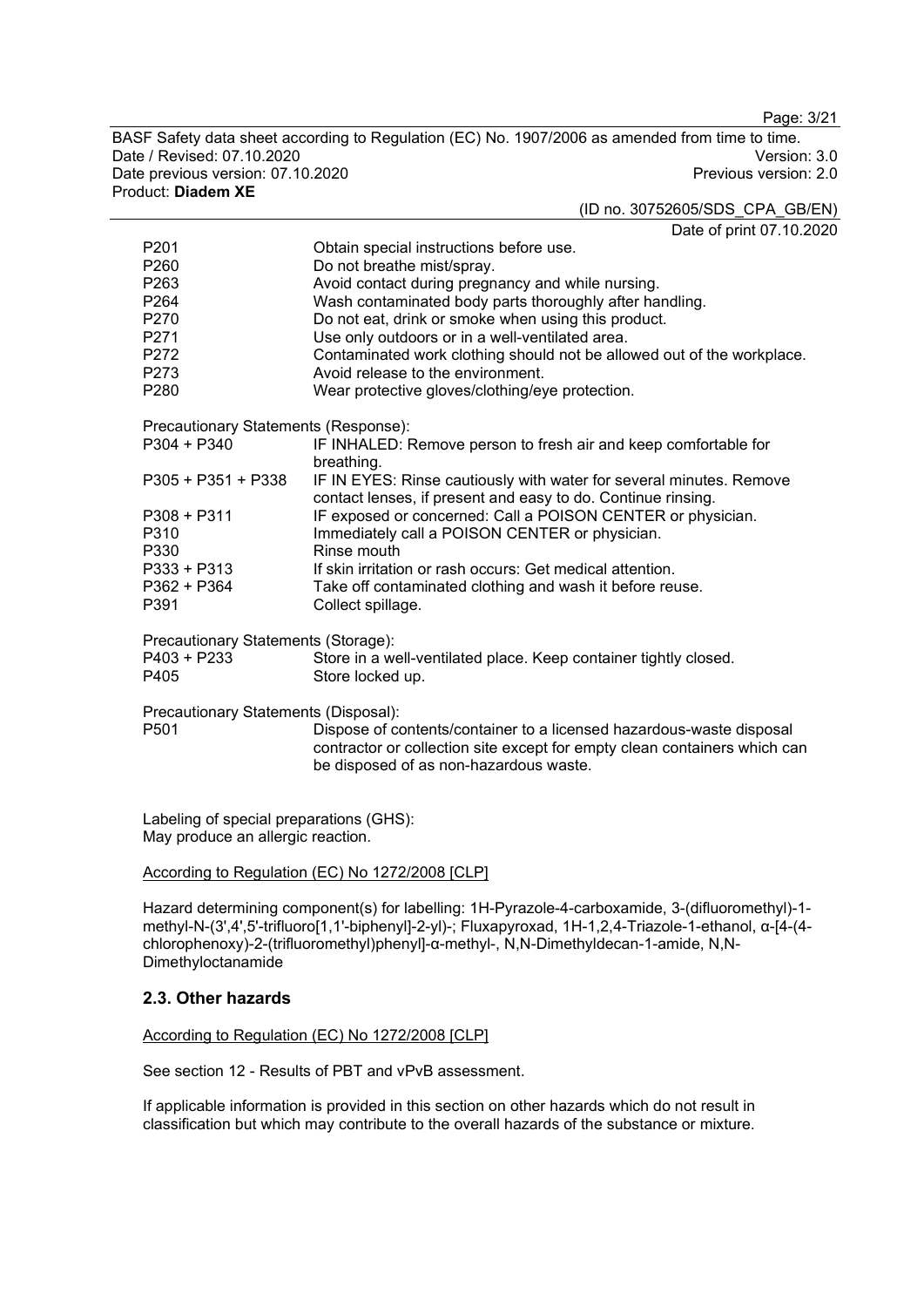BASF Safety data sheet according to Regulation (EC) No. 1907/2006 as amended from time to time. Date / Revised: 07.10.2020 Version: 3.0 Date previous version: 07.10.2020 Product: **Diadem XE**

> (ID no. 30752605/SDS\_CPA\_GB/EN) Date of print 07.10.2020

Page: 4/21

## **SECTION 3: Composition/Information on Ingredients**

**3.1. Substances**

Not applicable

## **3.2. Mixtures**

Chemical nature

crop protection product

Hazardous ingredients (GHS) according to Regulation (EC) No. 1272/2008

1H-1,2,4-Triazole-1-ethanol, α-[4-(4-chlorophenoxy)-2-(trifluoromethyl)phenyl]-α-methyl-Content (W/W): 9.89 % CAS Number: 1417782-03-6 Skin Sens. 1 Aquatic Acute 1

Aquatic Chronic 1 M-factor acute: 1 M-factor chronic: 1 H317, H400, H410

1H-Pyrazole-4-carboxamide, 3-(difluoromethyl)-1-methyl-N-(3',4',5'-trifluoro[1,1'-biphenyl]-2-yl)-; Fluxapyroxad

Content (W/W): 4.7 % CAS Number: 907204-31-3 Repr. Add. cat. lact. Aquatic Acute 1 Aquatic Chronic 1 H362, H400, H410

N,N-Dimethyldecan-1-amide Content (W/W): < 25 % CAS Number: 14433-76-2 EC-Number: 238-405-1 REACH registration number: 01- 2119485027-36

Skin Corr./Irrit. 2 Eye Dam./Irrit. 2 STOT SE 3 (irr. to respiratory syst.) Aquatic Chronic 3 H319, H315, H335, H412

N,N-Dimethyloctanamide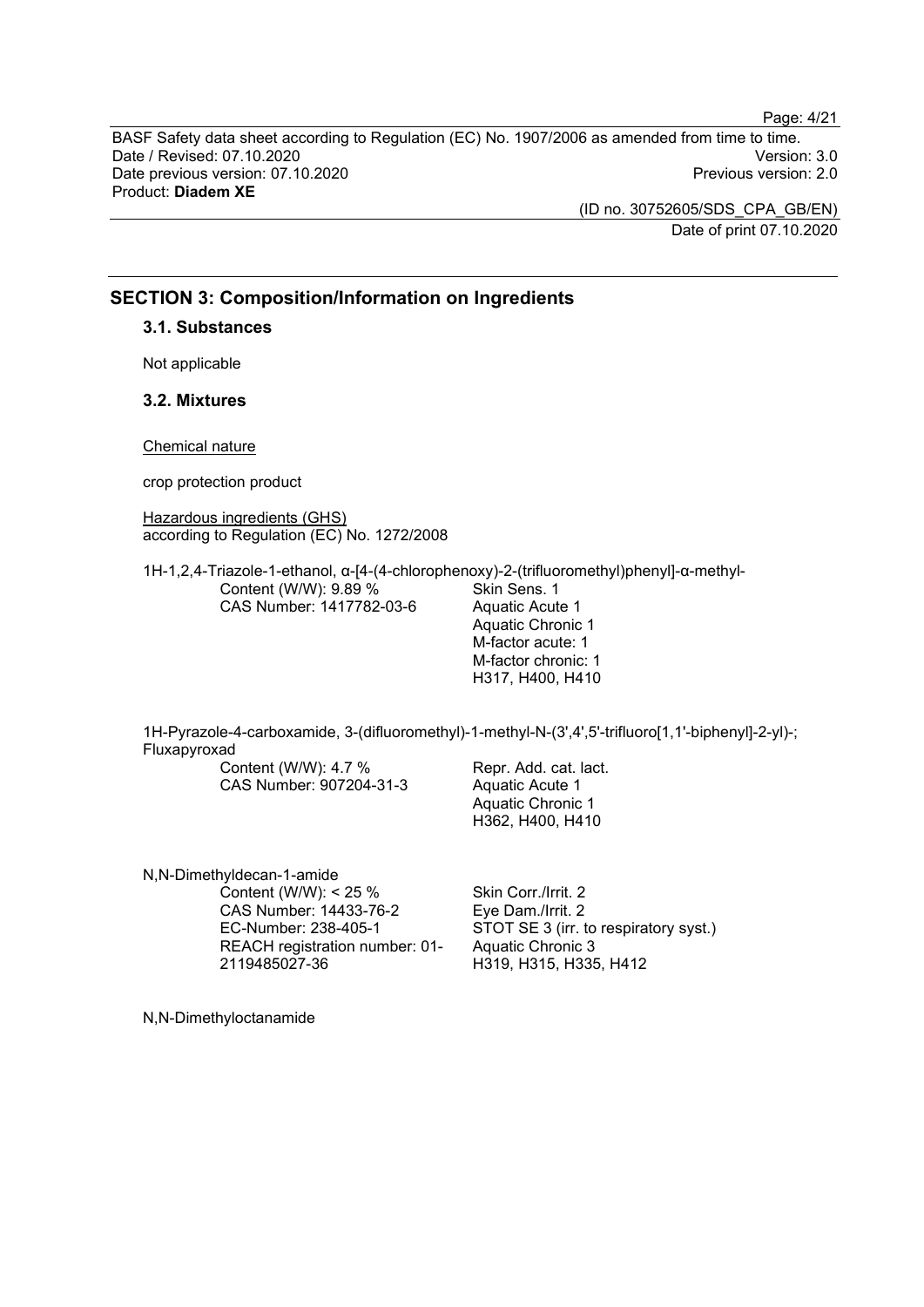Page: 5/21

BASF Safety data sheet according to Regulation (EC) No. 1907/2006 as amended from time to time. Date / Revised: 07.10.2020<br>Date previous version: 07.10.2020 Version: 3.0 Date previous version: 07.10.2020 Product: **Diadem XE**

(ID no. 30752605/SDS\_CPA\_GB/EN)

Date of print 07.10.2020

Content (W/W): < 20 % CAS Number: 1118-92-9 EC-Number: 214-272-5 REACH registration number: 01- 2119974106-36

Skin Corr./Irrit. 2 Eye Dam./Irrit. 1 STOT SE 3 (irr. to respiratory syst.) H318, H315, H335

acetophenone

Content (W/W): < 10 % CAS Number: 98-86-2 EC-Number: 202-708-7 REACH registration number: 01- 2119533169-37 INDEX-Number: 606-042-00-1

Acute Tox. 4 (oral) Eye Dam./Irrit. 2 H319, H302

Solvent naphtha (petroleum), heavy arom.; Kerosine — unspecified; [A complex combination of hydrocarbons obtained from distillation of aromatic streams. It consists predominantly of aromatic hydrocarbons having carbon numbers predominantly in the range of C9 thro ugh C16 and boiling in the range of approximately 165 oC to 290 oC (330 oF to 554 oF).]

> Content (W/W): < 10 % CAS Number: 64742-94-5 REACH registration number: 01- 2119451097-39

Asp. Tox. 1 Aquatic Chronic 2 H304, H411 EUH066

Poly(oxy-1,2-ethanediyl), .alpha.-[tris(1-phenylethyl)phenyl]-.omega.-hydroxy-Content (W/W):  $< 5 \%$ CAS Number: 99734-09-5 Aquatic Chronic 3 H412

Methyl-Oxirane, Blockpolymer with Oxirane, Monoisotridecyl ether Content (W/W): < 5 % CAS Number: 196823-11-7 Eye Dam./Irrit. 2 H319

2-methylnaphthalene Content (W/W):  $< 5 \%$ CAS Number: 91-57-6 EC-Number: 202-078-3 REACH registration number: 01-2119489455-25

Acute Tox. 4 (oral) Aquatic Chronic 2 H302, H411

Naphthalene, 1-methyl-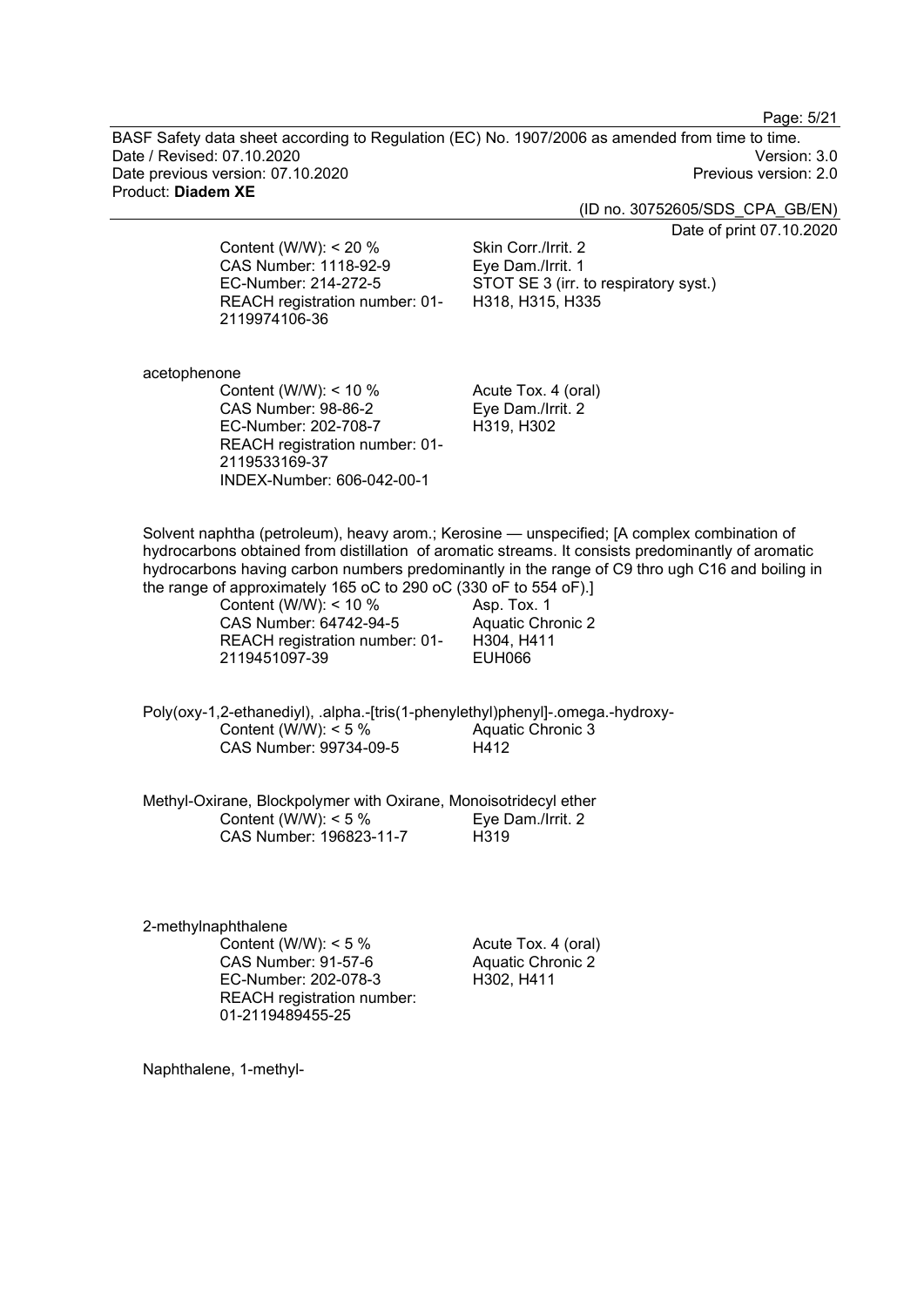Page: 6/21

BASF Safety data sheet according to Regulation (EC) No. 1907/2006 as amended from time to time. Date / Revised: 07.10.2020 Version: 3.0 Date previous version: 07.10.2020 Product: **Diadem XE**

(ID no. 30752605/SDS\_CPA\_GB/EN)

Date of print 07.10.2020

Content (W/W):  $<$  3 % CAS Number: 90-12-0 EC-Number: 201-966-8 REACH registration number: 01- 2119489997-0

Acute Tox. 4 (oral) Aquatic Chronic 2 H302, H411

#### biphenyl

Content (W/W): < 1 % CAS Number: 92-52-4 EC-Number: 202-163-5 REACH registration number: 01- 2119480408-33 INDEX-Number: 601-042-00-8

Skin Corr./Irrit. 2 Eye Dam./Irrit. 2 STOT SE 3 (irr. to respiratory syst.) Aquatic Acute 1 Aquatic Chronic 1 M-factor acute: 1 M-factor chronic: 1 H319, H315, H335, H400, H410

#### 2-Pyrrolidone

Content (W/W): < 0.5 % CAS Number: 616-45-5 EC-Number: 210-483-1 REACH registration number: 01- 2119475471-37

Eye Dam./Irrit. 2 Repr. 1B (unborn child) H319, H360D

Specific concentration limit: Repr. 1B, unborn child: 3 %

#### Phenanthrene

Content (W/W): < 0.5 % CAS Number: 85-01-8 EC-Number: 201-581-5

Acute Tox. 4 (oral) Aquatic Acute 1 Aquatic Chronic 1 M-factor acute: 10 M-factor chronic: 1 H302, H400, H410

For the classifications not written out in full in this section, including the hazard classes and the hazard statements, the full text is listed in section 16.

## **SECTION 4: First-Aid Measures**

#### **4.1. Description of first aid measures**

First aid personnel should pay attention to their own safety. If the patient is likely to become unconscious, place and transport in stable sideways position (recovery position). Immediately remove contaminated clothing.

Show container, label and/or safety data sheet to physician.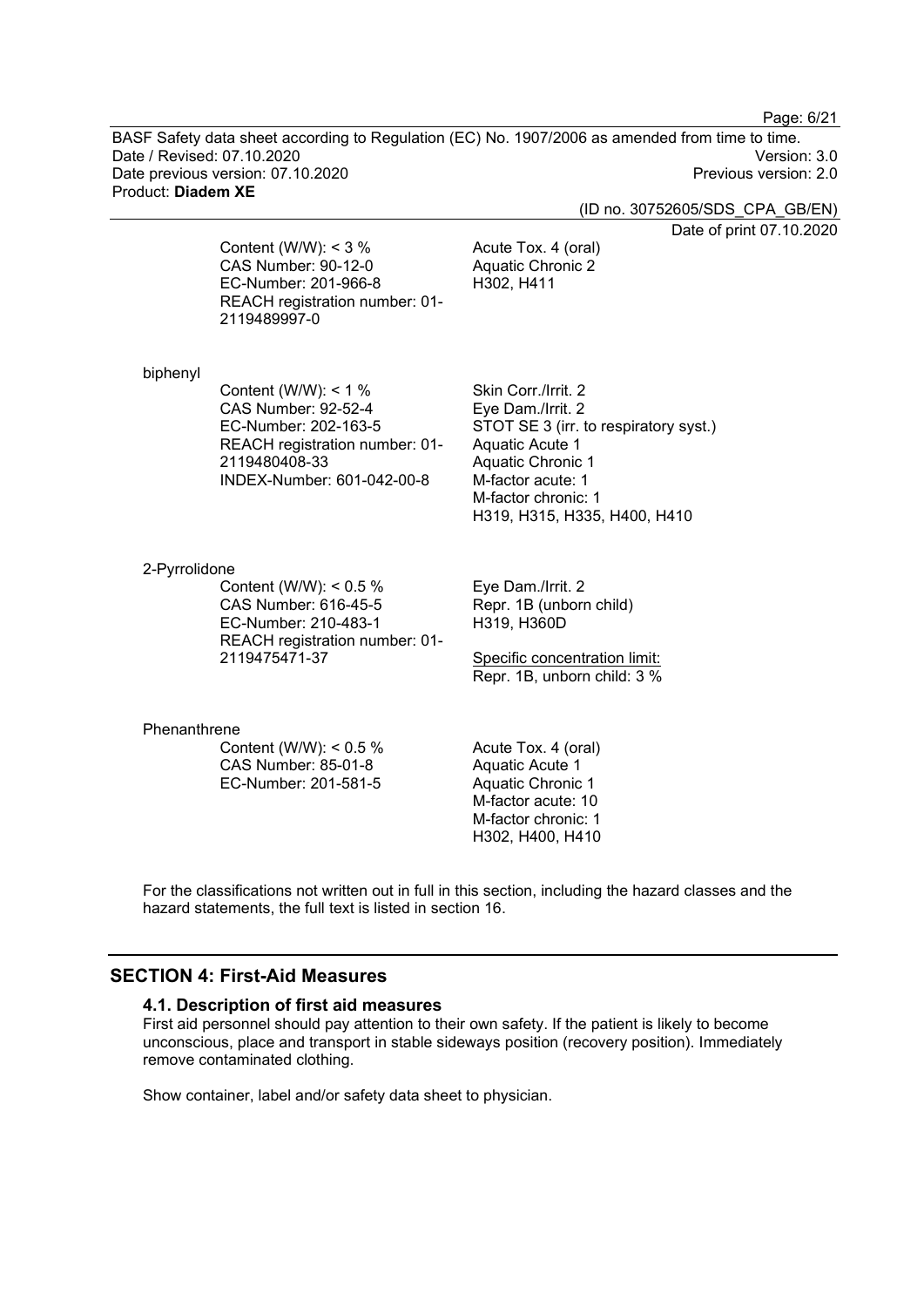Page: 7/21

BASF Safety data sheet according to Regulation (EC) No. 1907/2006 as amended from time to time. Date / Revised: 07.10.2020 Version: 3.0 Date previous version: 07.10.2020 Product: **Diadem XE**

> (ID no. 30752605/SDS\_CPA\_GB/EN) Date of print 07.10.2020

If inhaled:

Keep patient calm, remove to fresh air, seek medical attention.

On skin contact: Wash thoroughly with soap and water

#### On contact with eyes:

Wash affected eyes for at least 15 minutes under running water with eyelids held open, consult an eye specialist.

On ingestion:

Immediately rinse mouth and then drink 200-300 ml of water, seek medical attention.

#### **4.2. Most important symptoms and effects, both acute and delayed**

Symptoms: Information, i.e. additional information on symptoms and effects may be included in the GHS labeling phrases available in Section 2 and in the Toxicological assessments available in Section 11., (Further) symptoms and / or effects are not known so far

## **4.3. Indication of any immediate medical attention and special treatment needed**

Treatment: Treat according to symptoms (decontamination, vital functions), no known specific antidote.

## **SECTION 5: Fire-Fighting Measures**

#### **5.1. Extinguishing media**

Suitable extinguishing media: water spray, dry powder, foam, carbon dioxide

#### **5.2. Special hazards arising from the substance or mixture**

Endangering substances: carbon monoxide, Carbon dioxide, nitrogen oxides Advice: The substances/groups of substances mentioned can be released in case of fire.

#### **5.3. Advice for fire-fighters**

Special protective equipment: Wear self-contained breathing apparatus and chemical-protective clothing.

Further information:

Keep containers cool by spraying with water if exposed to fire. In case of fire and/or explosion do not breathe fumes. Collect contaminated extinguishing water separately, do not allow to reach sewage or effluent systems. Dispose of fire debris and contaminated extinguishing water in accordance with official regulations.

## **SECTION 6: Accidental Release Measures**

#### **6.1. Personal precautions, protective equipment and emergency procedures**

Do not breathe vapour/spray. Use personal protective clothing. Avoid contact with the skin, eyes and clothing.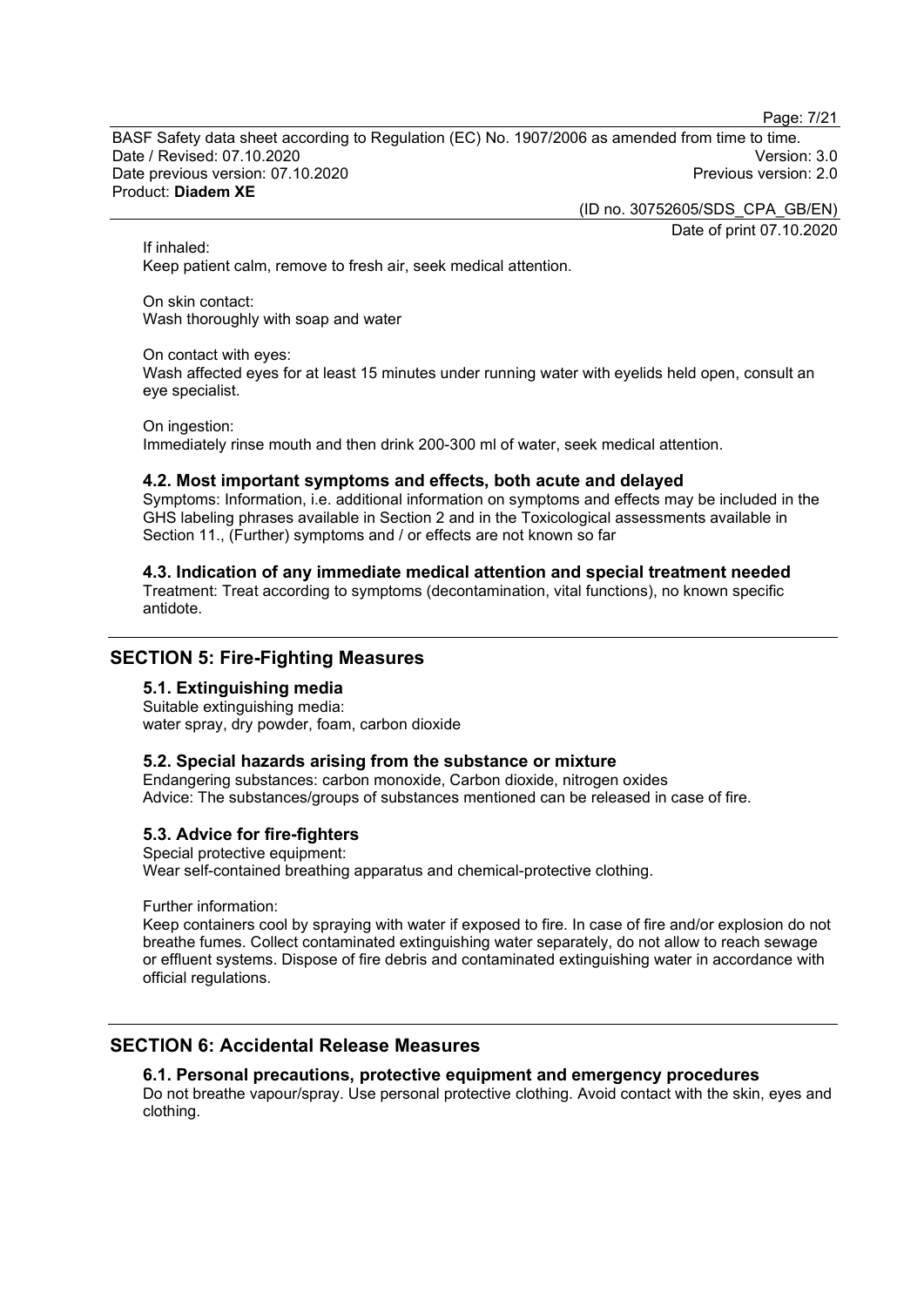Page: 8/21

BASF Safety data sheet according to Regulation (EC) No. 1907/2006 as amended from time to time. Date / Revised: 07.10.2020 Version: 3.0 Date previous version: 07.10.2020 Product: **Diadem XE**

> (ID no. 30752605/SDS\_CPA\_GB/EN) Date of print 07.10.2020

## **6.2. Environmental precautions**

Do not discharge into the subsoil/soil. Do not discharge into drains/surface waters/groundwater.

Do not allow contamination of public drains or surface or ground waters. Inform local water plc if spillage enters drains and the Environment Agency (England & Wales), the Scottish Environmental Protection Agency (Scotland), or the Environment and Heritage Service (Northern Ireland) if it enters surface or ground waters. Keep people and animals away.

#### **6.3. Methods and material for containment and cleaning up**

For small amounts: Pick up with suitable absorbent material (e.g. sand, sawdust, general-purpose binder, kieselguhr).

For large amounts: Dike spillage. Pump off product.

Dispose of absorbed material in accordance with regulations. Collect waste in suitable containers, which can be labeled and sealed. Clean contaminated floors and objects thoroughly with water and detergents, observing environmental regulations. Wear suitable protective equipment.

#### **6.4. Reference to other sections**

Information regarding exposure controls/personal protection and disposal considerations can be found in section 8 and 13.

## **SECTION 7: Handling and Storage**

#### **7.1. Precautions for safe handling**

No special measures necessary if stored and handled correctly. Ensure thorough ventilation of stores and work areas. When using do not eat, drink or smoke. Hands and/or face should be washed before breaks and at the end of the shift.

Protection against fire and explosion:

Vapours may form ignitable mixture with air. Prevent electrostatic charge - sources of ignition should be kept well clear - fire extinguishers should be kept handy.

#### **7.2. Conditions for safe storage, including any incompatibilities**

Segregate from foods and animal feeds. Further information on storage conditions: Keep away from heat. Protect from direct sunlight.

#### Protect from temperatures below: -10 °C

Changes in the properties of the product may occur if substance/product is stored below indicated temperature for extended periods of time.

Protect from temperatures above: 40 °C

Changes in the properties of the product may occur if substance/product is stored above indicated temperature for extended periods of time.

#### **7.3. Specific end use(s)**

For the relevant identified use(s) listed in Section 1 the advice mentioned in this section 7 is to be observed.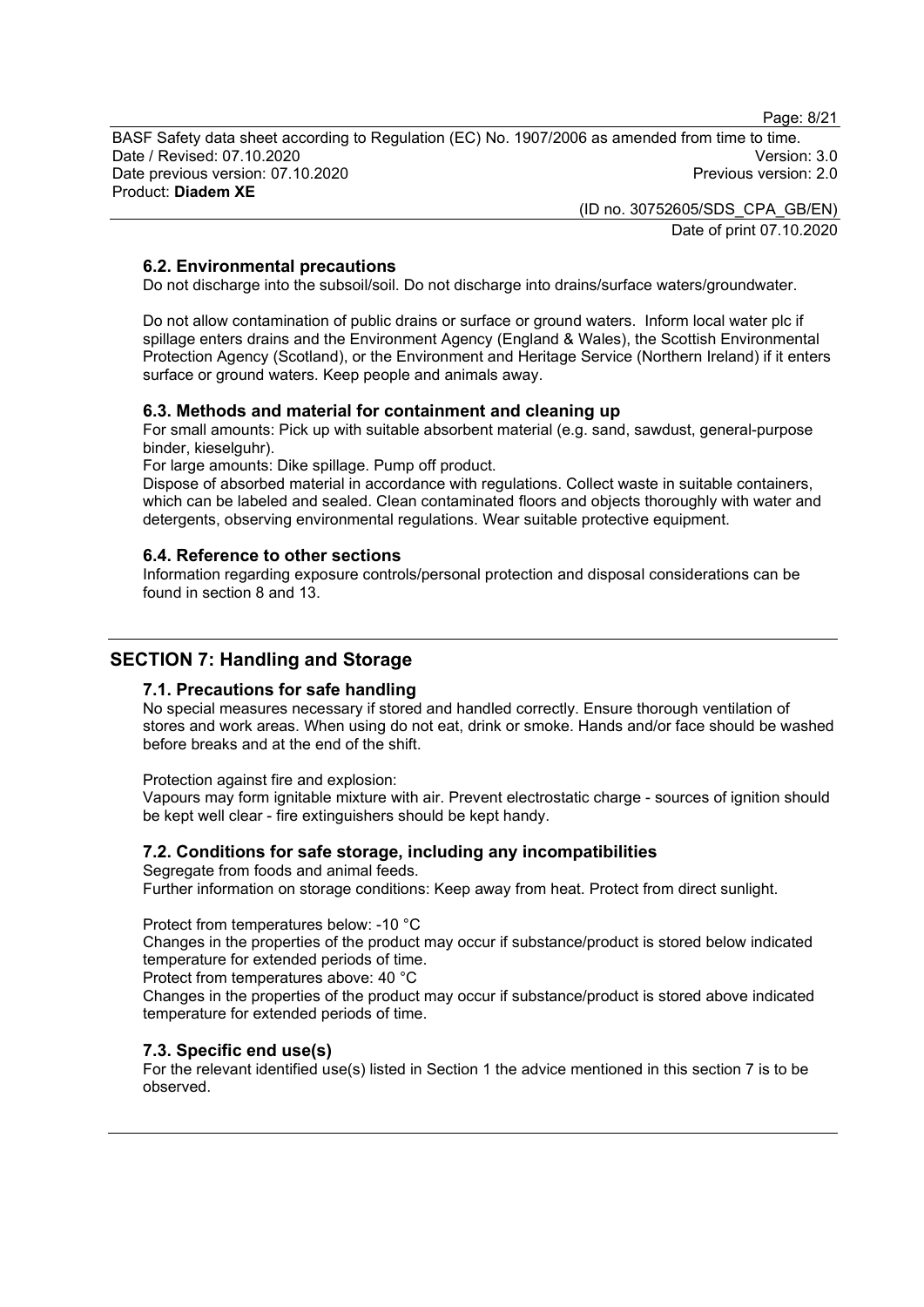Page: 9/21

BASF Safety data sheet according to Regulation (EC) No. 1907/2006 as amended from time to time. Date / Revised: 07.10.2020 Version: 3.0 Date previous version: 07.10.2020 Product: **Diadem XE**

> (ID no. 30752605/SDS\_CPA\_GB/EN) Date of print 07.10.2020

## **SECTION 8: Exposure Controls/Personal Protection**

#### **8.1. Control parameters**

Components with occupational exposure limits

No occupational exposure limits known.

Refer to the current edition of HSE Guidance Note EH40 Occupational Exposure Limits (United Kingdom). For normal use and handling refer to the product label/leaflet.

#### **8.2. Exposure controls**

#### Personal protective equipment

#### Respiratory protection:

Suitable respiratory protection for higher concentrations or long-term effect: Combination filter for gases/vapours of organic, inorganic, acid inorganic, alkaline compounds and toxic particles (e. g. EN 14387 Type ABEK-P3)

Hand protection:

Suitable chemical resistant safety gloves (EN 374) also with prolonged, direct contact (Recommended: Protective index 6, corresponding > 480 minutes of permeation time according to EN 374): E.g. nitrile rubber (0.4 mm), chloroprene rubber (0.5 mm), butyl rubber (0.7 mm) etc.

Eye protection:

Safety glasses with side-shields (frame goggles) (e.g. EN 166)

Body protection:

Body protection must be chosen depending on activity and possible exposure, e.g. apron, protecting boots, chemical-protection suit (according to EN 14605 in case of splashes or EN ISO 13982 in case of dust).

#### General safety and hygiene measures

The statements on personal protective equipment in the instructions for use apply when handling crop-protection agents in final-consumer packing. Wearing of closed work clothing is recommended. Store work clothing separately. Keep away from food, drink and animal feeding stuffs.

## **SECTION 9: Physical and Chemical Properties**

#### **9.1. Information on basic physical and chemical properties**

Form: liquid Colour: dark yellow Odour: mild, aromatic Odour threshold:

Not determined since harmful by inhalation.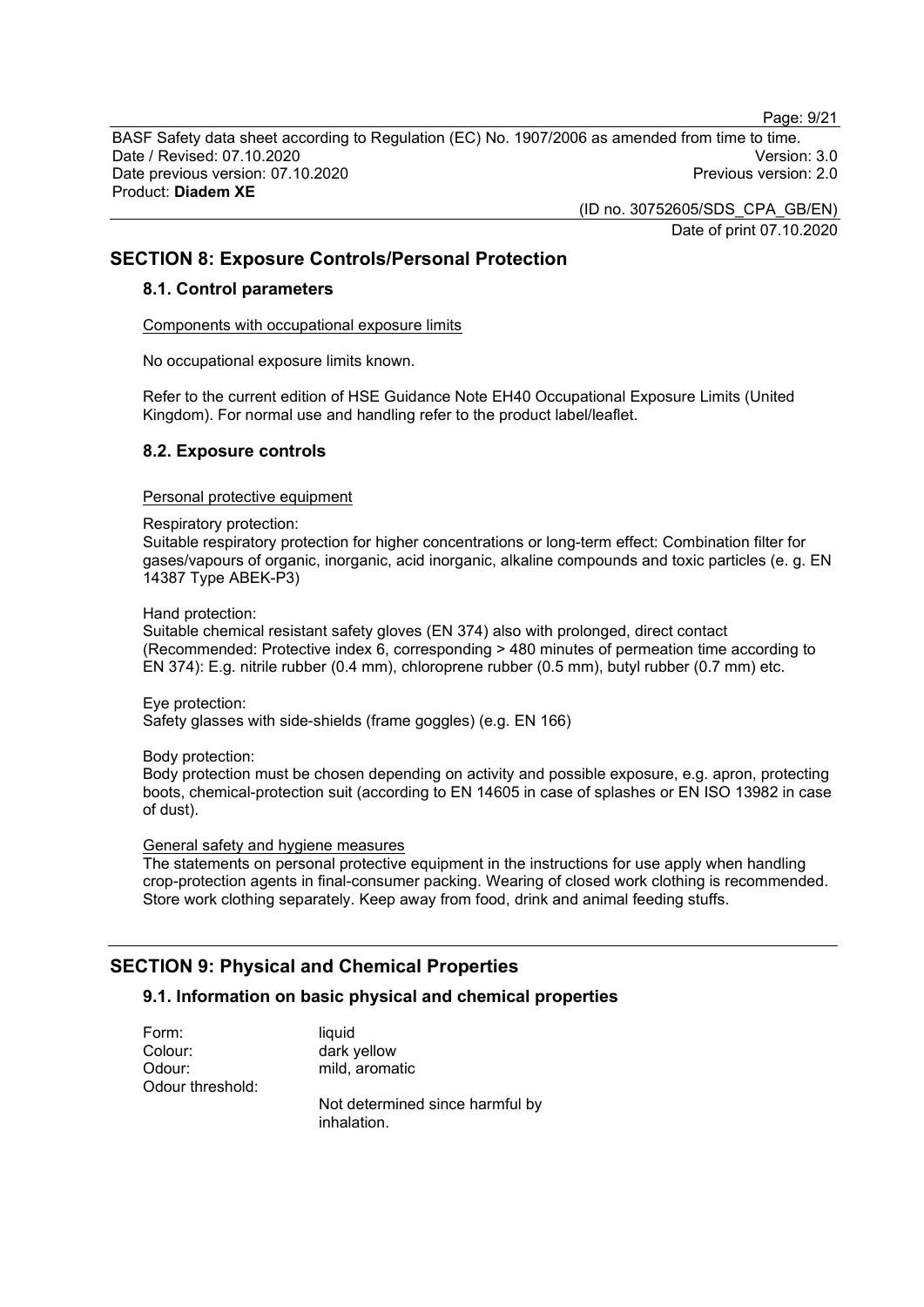Page: 10/21

BASF Safety data sheet according to Regulation (EC) No. 1907/2006 as amended from time to time. Date / Revised: 07.10.2020<br>Date previous version: 07.10.2020 Version: 07.10.2020 Date previous version: 07.10.2020 Product: **Diadem XE**

(ID no. 30752605/SDS\_CPA\_GB/EN)

Date of print 07.10.2020

|                                | Date of print $0$ / .10.2                                              |
|--------------------------------|------------------------------------------------------------------------|
| pH value:                      | approx. 5 - 7                                                          |
|                                | (CIPAC standard water D, 1 %(m),                                       |
|                                | 23 °C                                                                  |
| Freezing point:                | $<$ -20 $^{\circ}$ C                                                   |
| Boiling point:                 | $>190$ °C                                                              |
|                                | The statements are based on the                                        |
|                                | properties of the individual                                           |
|                                | components.                                                            |
| Flash point:                   | 112 °C                                                                 |
| Evaporation rate:              |                                                                        |
|                                | not applicable                                                         |
| Flammability:                  | not highly flammable                                                   |
| Lower explosion limit:         |                                                                        |
|                                | As a result of our experience with this                                |
|                                | product and our knowledge of its                                       |
|                                | composition we do not expect any                                       |
|                                | hazard as long as the product is used                                  |
|                                | appropriately and in accordance with                                   |
|                                | the intended use.                                                      |
| Upper explosion limit:         |                                                                        |
|                                | As a result of our experience with this                                |
|                                | product and our knowledge of its                                       |
|                                | composition we do not expect any                                       |
|                                | hazard as long as the product is used                                  |
|                                | appropriately and in accordance with                                   |
|                                | the intended use.                                                      |
| Ignition temperature:          | 380 °C                                                                 |
| Vapour pressure:               | approx. 1 hPa                                                          |
|                                | (15 °C)                                                                |
|                                | Information applies to the solvent.                                    |
| Density:                       | approx. 1.02 g/cm3                                                     |
|                                | (20 °C)                                                                |
| Relative vapour density (air): |                                                                        |
|                                | not applicable                                                         |
| Solubility in water:           | emulsifiable                                                           |
|                                | Partitioning coefficient n-octanol/water (log Kow):                    |
|                                | not applicable                                                         |
|                                | Thermal decomposition: 320 °C, 20 kJ/kg, (DSC (OECD 113))              |
|                                | Not a substance liable to self-decomposition according to UN transport |
|                                | regulations, class 4.1.                                                |
| Viscosity, dynamic:            | approx. 76 mPa.s<br>(OECD 114)                                         |
|                                | (20 °C, 100 1/s)                                                       |
| Explosion hazard:              | not explosive                                                          |
| Fire promoting properties:     | not fire-propagating                                                   |

## **9.2. Other information**

#### Other Information:

If necessary, information on other physical and chemical parameters is indicated in this section.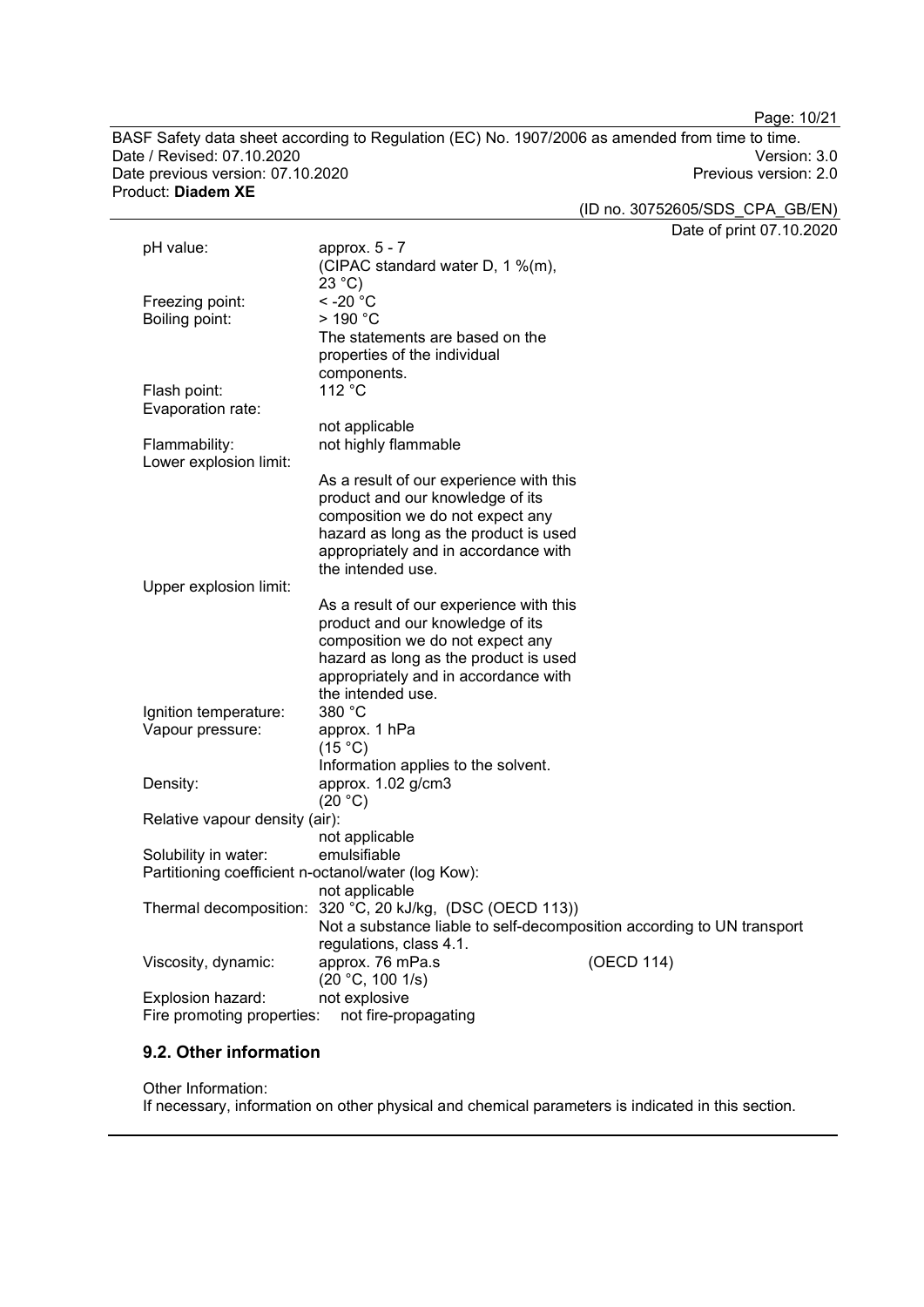Page: 11/21

BASF Safety data sheet according to Regulation (EC) No. 1907/2006 as amended from time to time. Date / Revised: 07.10.2020 Version: 3.0 Date previous version: 07.10.2020 Product: **Diadem XE**

(ID no. 30752605/SDS\_CPA\_GB/EN)

Date of print 07.10.2020

## **SECTION 10: Stability and Reactivity**

#### **10.1. Reactivity**

No hazardous reactions if stored and handled as prescribed/indicated.

#### **10.2. Chemical stability**

The product is stable if stored and handled as prescribed/indicated.

#### **10.3. Possibility of hazardous reactions**

No hazardous reactions if stored and handled as prescribed/indicated.

#### **10.4. Conditions to avoid**

See SDS section 7 - Handling and storage.

#### **10.5. Incompatible materials**

Substances to avoid: strong acids, strong bases, strong oxidizing agents

#### **10.6. Hazardous decomposition products**

Hazardous decomposition products: No hazardous decomposition products if stored and handled as prescribed/indicated.

## **SECTION 11: Toxicological Information**

#### **11.1. Information on toxicological effects**

#### Acute toxicity

Assessment of acute toxicity:

The product has not been tested. The statement has been derived from substances/products of a similar structure or composition. Of moderate toxicity after single ingestion. Of moderate toxicity after short-term inhalation. Virtually nontoxic after a single skin contact.

Experimental/calculated data: LD50 rat (oral): > 300 - < 2,000 mg/kg (OECD Guideline 423)

LC50 rat (by inhalation):  $> 1.9 - 5.1$  mg/l 4 h (OECD Guideline 403) An aerosol was tested.

LD50 rat (dermal): > 5,000 mg/kg (Limit test) No mortality was observed.

#### **Irritation**

Assessment of irritating effects:

The product has not been tested. The statement has been derived from substances/products of a similar structure or composition. Skin contact causes irritation. Not irritating to the eyes.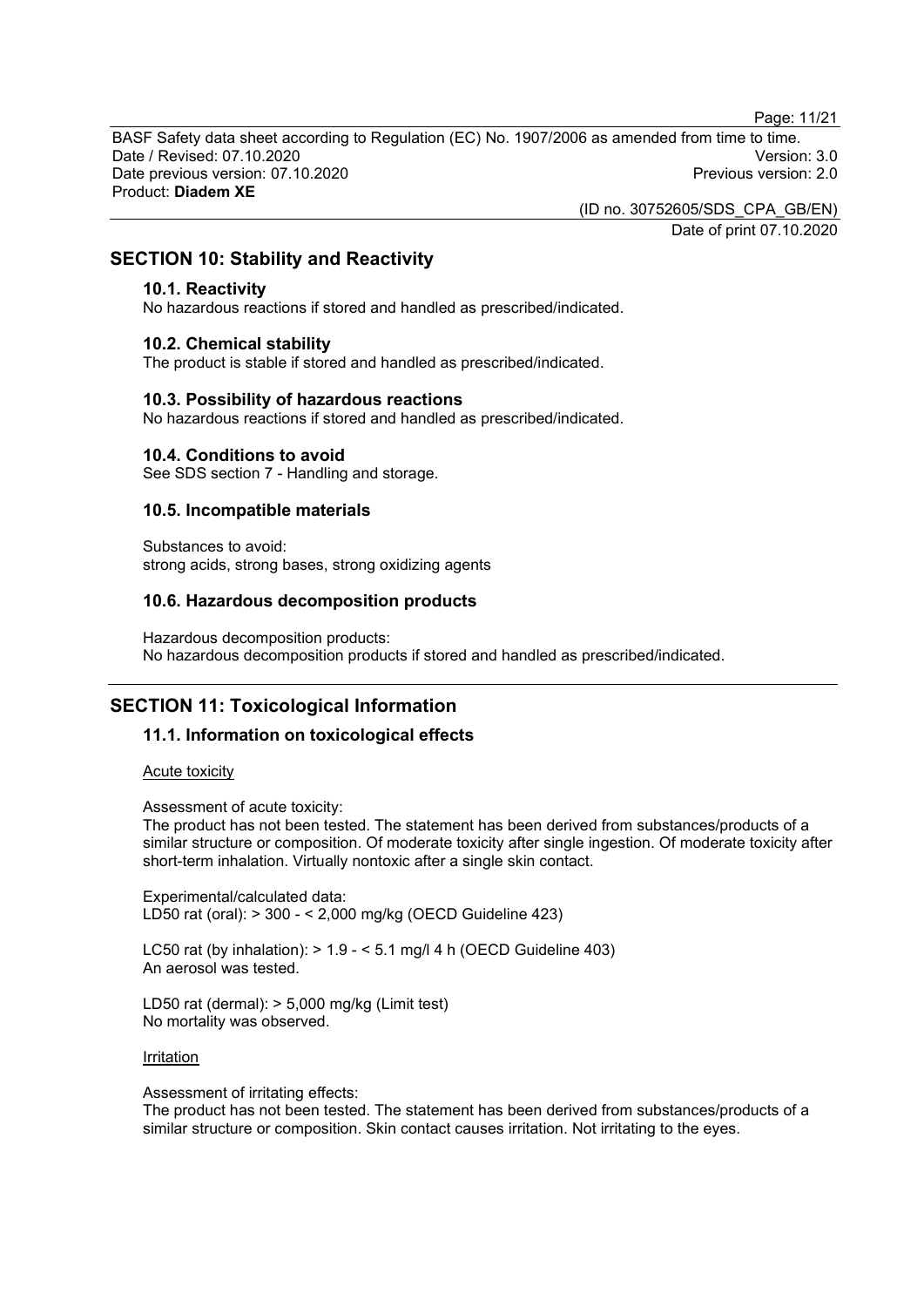Page: 12/21

BASF Safety data sheet according to Regulation (EC) No. 1907/2006 as amended from time to time. Date / Revised: 07.10.2020 Version: 3.0 Date previous version: 07.10.2020 Product: **Diadem XE**

> (ID no. 30752605/SDS\_CPA\_GB/EN) Date of print 07.10.2020

Experimental/calculated data: Skin corrosion/irritation rabbit: Irritant. (OECD Guideline 439)

Serious eye damage/irritation rabbit: Slightly irritating. (OECD Guideline 405)

#### Respiratory/Skin sensitization

Assessment of sensitization:

The product has not been tested. The statement has been derived from substances/products of a similar structure or composition. Sensitization after skin contact possible.

Experimental/calculated data: Mouse Local Lymph Node Assay (LLNA) mouse: sensitizing (similar to OECD guideline 429)

#### Germ cell mutagenicity

Assessment of mutagenicity: The product has not been tested. The statement has been derived from the properties of the

individual components. Mutagenicity tests revealed no genotoxic potential.

#### **Carcinogenicity**

Assessment of carcinogenicity: The product has not been tested. The statement has been derived from the properties of the individual components.

*Information on: 1H-Pyrazole-4-carboxamide, 3-(difluoromethyl)-1-methyl-N-(3',4',5'-trifluoro[1,1' biphenyl]-2-yl)-; Fluxapyroxad Assessment of carcinogenicity: Indication of possible carcinogenic effect in animal tests. The effect is caused by an animal specific mechanism that has no human counter part.*

Reproductive toxicity

----------------------------------

Assessment of reproduction toxicity: The product has not been tested. The statement has been derived from the properties of the individual components.

*Information on: 1H-Pyrazole-4-carboxamide, 3-(difluoromethyl)-1-methyl-N-(3',4',5'-trifluoro[1,1' biphenyl]-2-yl)-; Fluxapyroxad Assessment of reproduction toxicity: The results of animal studies gave no indication of a fertility impairing effect.*

Developmental toxicity

----------------------------------

Assessment of teratogenicity: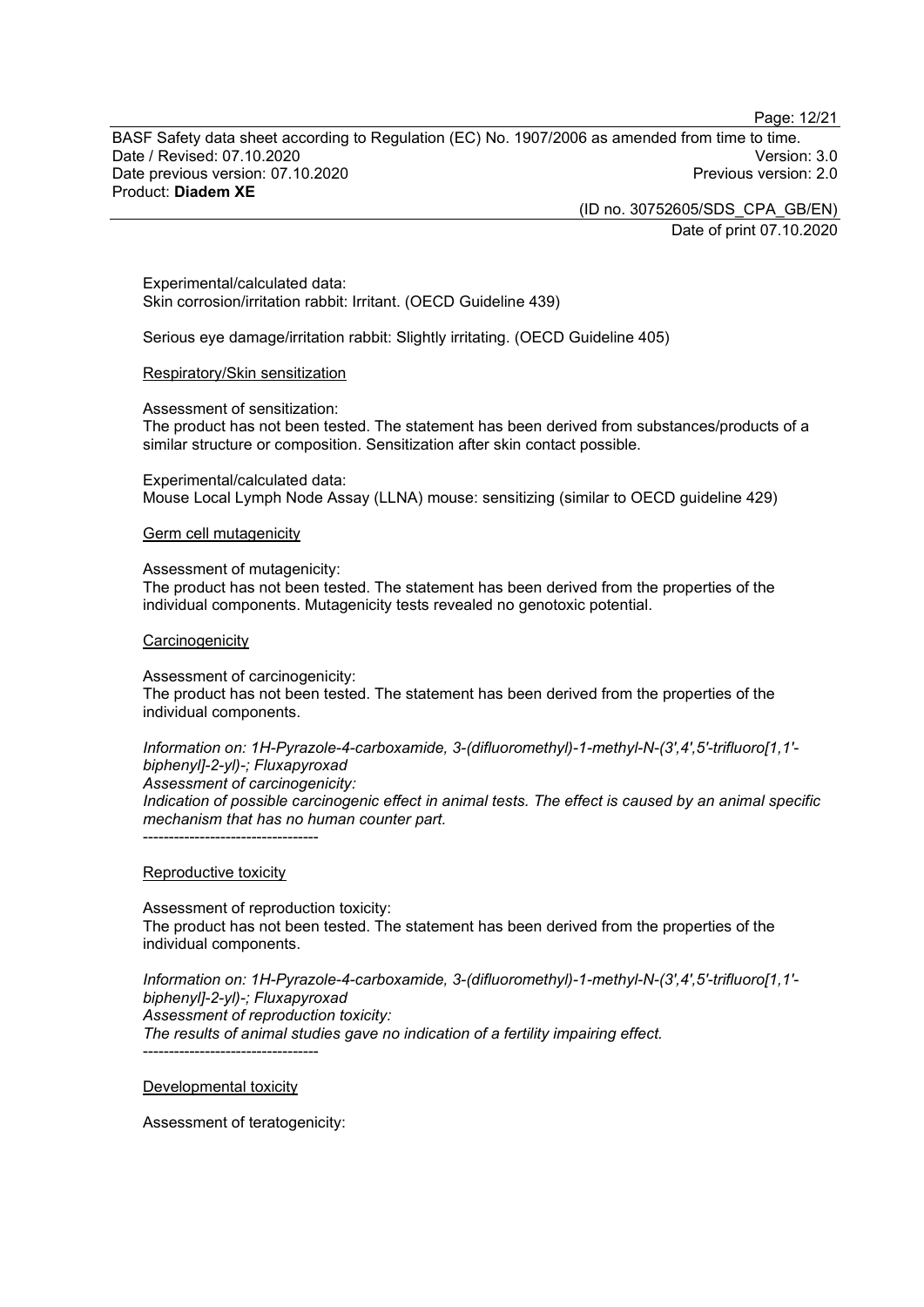Page: 13/21

BASF Safety data sheet according to Regulation (EC) No. 1907/2006 as amended from time to time. Date / Revised: 07.10.2020 Version: 3.0 Date previous version: 07.10.2020 Product: **Diadem XE**

(ID no. 30752605/SDS\_CPA\_GB/EN)

Date of print 07.10.2020

The product has not been tested. The statement has been derived from the properties of the individual components.

## *Information on: N,N-Dimethyldecan-1-amide*

*Assessment of teratogenicity:*

*The substance did not cause malformations in animal studies; however, toxicity to development was observed at high doses that were toxic to the parental animals. The product has not been tested. The statement has been derived from substances/products of a similar structure or composition.*

## *Information on: N,N-Dimethyloctanamide*

*Assessment of teratogenicity: The substance did not cause malformations in animal studies; however, toxicity to development was observed at high doses that were toxic to the parental animals. The product has not been tested. The statement has been derived from substances/products of a similar structure or composition.*

#### *Information on: 2-Pyrrolidone*

*Assessment of teratogenicity:*

*Causes developmental effects in animals at high, maternally toxic doses. After the uptake of small doses toxicity to development will not be expected in humans.*

----------------------------------

Specific target organ toxicity (single exposure)

Assessment of STOT single: Causes temporary irritation of the respiratory tract.

Remarks: The product has not been tested. The statement has been derived from the properties of the individual components.

Repeated dose toxicity and Specific target organ toxicity (repeated exposure)

Assessment of repeated dose toxicity:

The product has not been tested. The statement has been derived from the properties of the individual components.

*Information on: 1H-1,2,4-Triazole-1-ethanol, α-[4-(4-chlorophenoxy)-2-(trifluoromethyl)phenyl]-αmethyl-*

*Assessment of repeated dose toxicity: Repeated oral exposure to large quantities may affect certain organs. Liver*

*Information on: 1H-Pyrazole-4-carboxamide, 3-(difluoromethyl)-1-methyl-N-(3',4',5'-trifluoro[1,1' biphenyl]-2-yl)-; Fluxapyroxad Assessment of repeated dose toxicity: Adaptive effects were observed after repeated exposure in animal studies.*

*Information on: N,N-Dimethyloctanamide Assessment of repeated dose toxicity: The product has not been tested. The statement has been derived from substances/products of a similar structure or composition. After repeated exposure the prominent effect is local irritation.*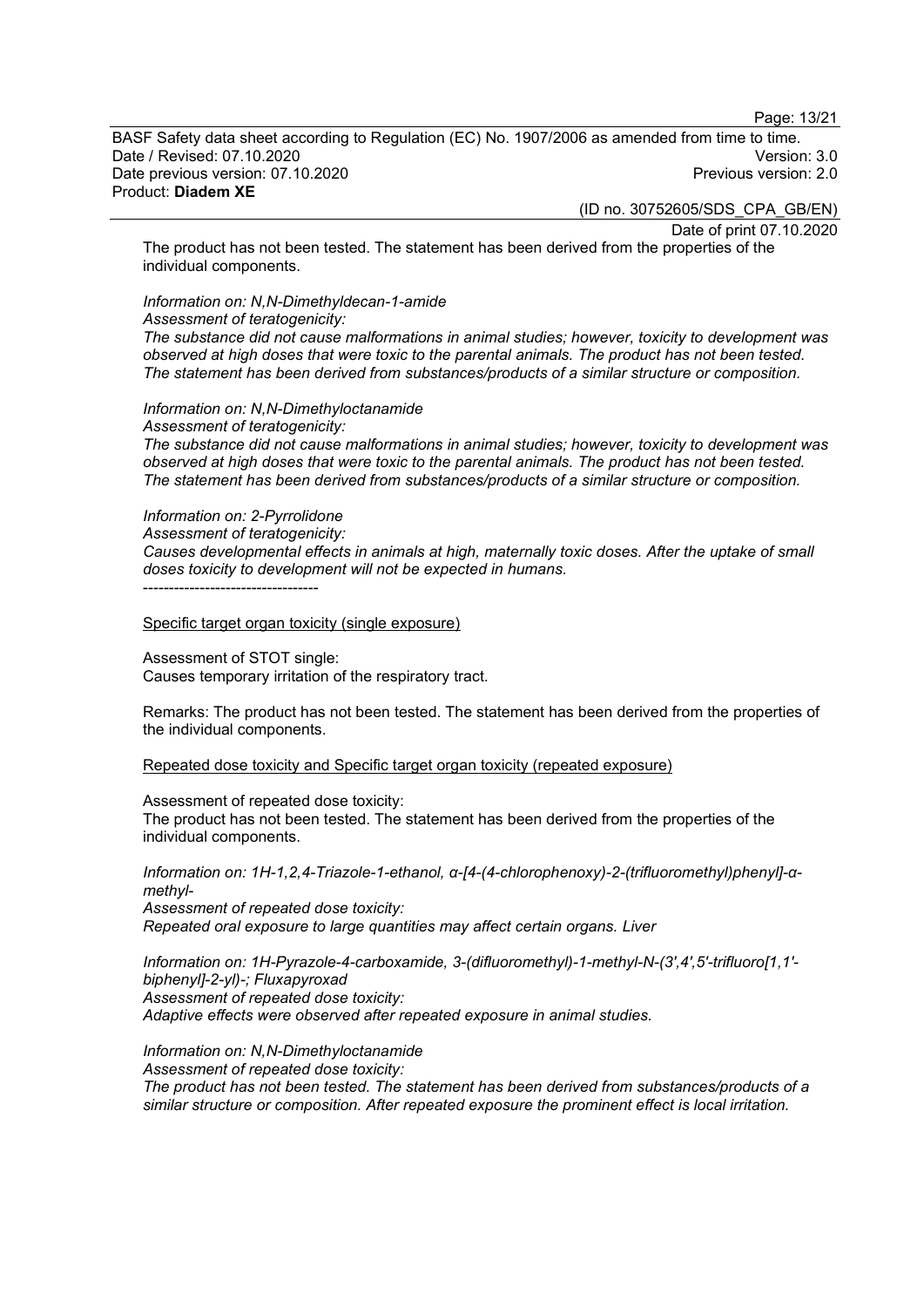Page: 14/21

BASF Safety data sheet according to Regulation (EC) No. 1907/2006 as amended from time to time. Date / Revised: 07.10.2020 Version: 3.0 Date previous version: 07.10.2020 Product: **Diadem XE**

(ID no. 30752605/SDS\_CPA\_GB/EN)

Date of print 07.10.2020

*Information on: N,N-Dimethyldecan-1-amide Assessment of repeated dose toxicity: The product has not been tested. The statement has been derived from substances/products of a similar structure or composition. After repeated exposure the prominent effect is local irritation.*

*Information on: biphenyl*

*Assessment of repeated dose toxicity: The substance may cause damage to the kidney after repeated ingestion of high doses, as shown in animal studies.*

*Information on: 2-Pyrrolidone Assessment of repeated dose toxicity: The substance may cause damage to the kidney after repeated ingestion of high doses, as shown in animal studies.* ----------------------------------

#### Aspiration hazard

The product has not been tested. The statement has been derived from the properties of the individual components. No aspiration hazard expected.

#### Other relevant toxicity information

Misuse can be harmful to health.

#### **SECTION 12: Ecological Information**

#### **12.1. Toxicity**

Assessment of aquatic toxicity: Toxic to aquatic life with long lasting effects. The product has not been tested. The statement has been derived from substances/products of a similar structure or composition.

Toxicity to fish: LC50 (96 h) 1.14 mg/l, Oncorhynchus mykiss (static)

Aquatic invertebrates: EC50 (48 h) 2.56 mg/l, Daphnia magna

Aquatic plants: EC50 (72 h) 29.319 mg/l (growth rate), Pseudokirchneriella subcapitata

EC10 (72 h) 1.816 mg/l (growth rate), Pseudokirchneriella subcapitata

*Information on: 1H-1,2,4-Triazole-1-ethanol, α-[4-(4-chlorophenoxy)-2-(trifluoromethyl)phenyl]-αmethyl-*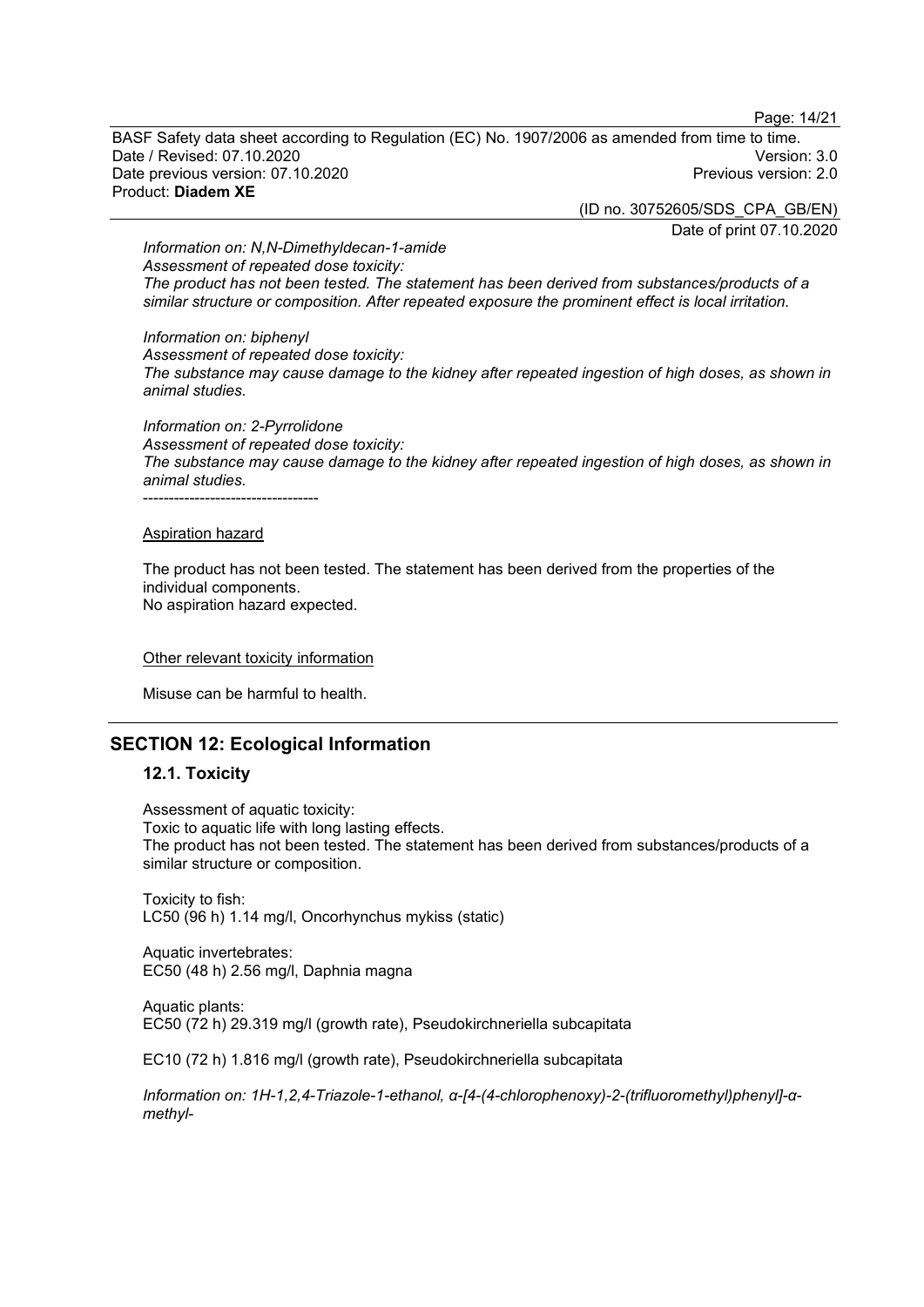Page: 15/21

BASF Safety data sheet according to Regulation (EC) No. 1907/2006 as amended from time to time. Date / Revised: 07.10.2020 Version: 3.0 Date previous version: 07.10.2020 Product: **Diadem XE**

> (ID no. 30752605/SDS\_CPA\_GB/EN) Date of print 07.10.2020

*Chronic toxicity to fish: (36 d) 0.027 mg/l, Brachydanio rerio*

*Information on: 1H-Pyrazole-4-carboxamide, 3-(difluoromethyl)-1-methyl-N-(3',4',5'-trifluoro[1,1' biphenyl]-2-yl)-; Fluxapyroxad Chronic toxicity to fish: No observed effect concentration (33 d) 0.0359 mg/l, Pimephales promelas (OECD Guideline 210, Flow through.)* ----------------------------------

*Information on: 1H-1,2,4-Triazole-1-ethanol, α-[4-(4-chlorophenoxy)-2-(trifluoromethyl)phenyl]-αmethyl-Chronic toxicity to aquatic invertebrates: No observed effect concentration (21 d) 0.01 mg/l, Daphnia magna*

*Information on: 1H-Pyrazole-4-carboxamide, 3-(difluoromethyl)-1-methyl-N-(3',4',5'-trifluoro[1,1' biphenyl]-2-yl)-; Fluxapyroxad Chronic toxicity to aquatic invertebrates: No observed effect concentration (21 d) 0.5 mg/l, Daphnia magna (OECD Guideline 211, semistatic)* ----------------------------------

## **12.2. Persistence and degradability**

Assessment biodegradation and elimination (H2O): The product has not been tested. The statement has been derived from the properties of the individual components.

*Information on: 1H-1,2,4-Triazole-1-ethanol, α-[4-(4-chlorophenoxy)-2-(trifluoromethyl)phenyl]-αmethyl-Assessment biodegradation and elimination (H2O): Not readily biodegradable (by OECD criteria).*

*Information on: 1H-Pyrazole-4-carboxamide, 3-(difluoromethyl)-1-methyl-N-(3',4',5'-trifluoro[1,1' biphenyl]-2-yl)-; Fluxapyroxad Assessment biodegradation and elimination (H2O): Not readily biodegradable (by OECD criteria).* ----------------------------------

#### **12.3. Bioaccumulative potential**

Assessment bioaccumulation potential: The product has not been tested. The statement has been derived from the properties of the individual components.

*Information on: 1H-1,2,4-Triazole-1-ethanol, α-[4-(4-chlorophenoxy)-2-(trifluoromethyl)phenyl]-αmethyl-Bioaccumulation potential:*

*Bioconcentration factor (BCF): 385*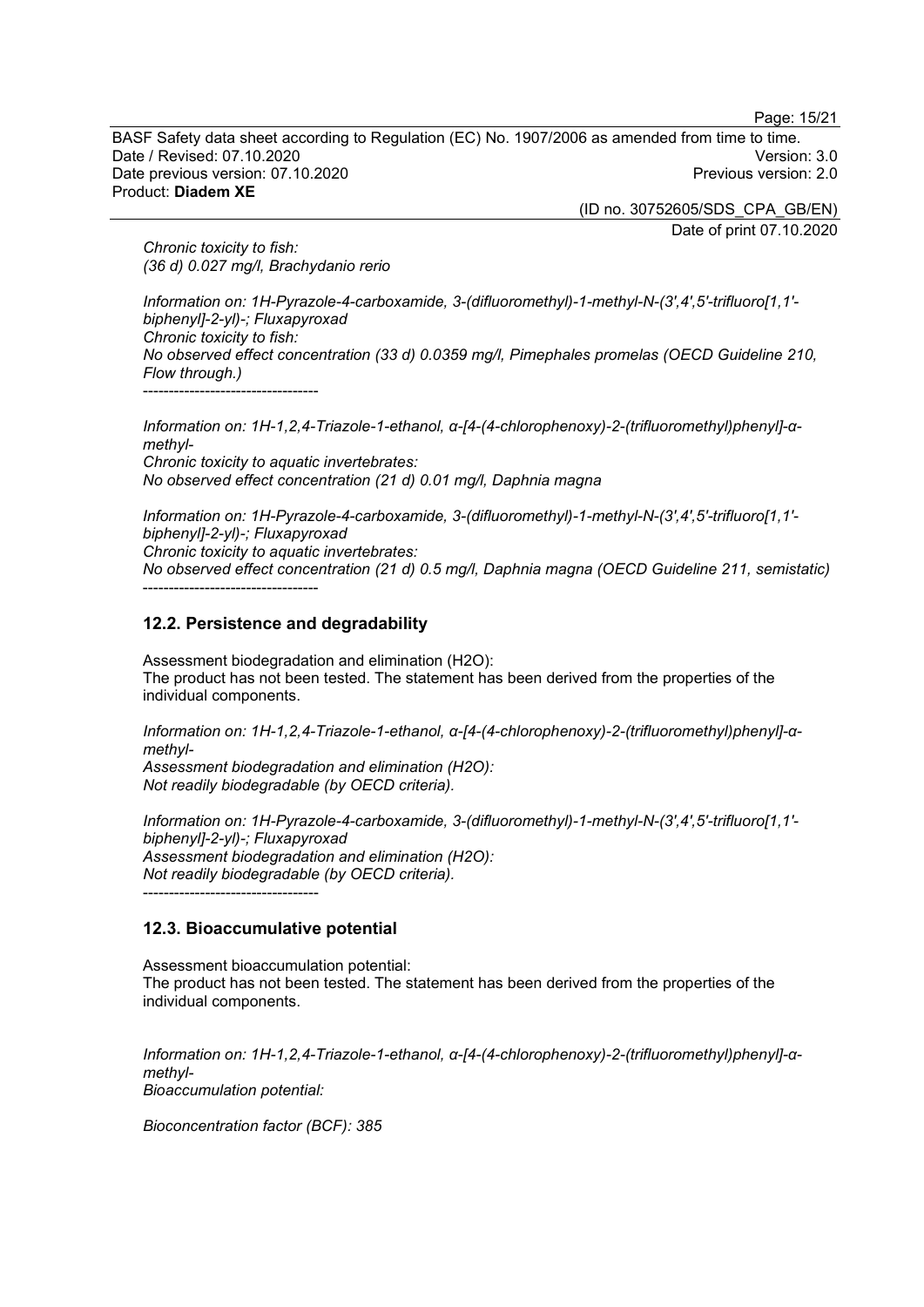Page: 16/21

BASF Safety data sheet according to Regulation (EC) No. 1907/2006 as amended from time to time. Date / Revised: 07.10.2020 Version: 3.0 Date previous version: 07.10.2020 Product: **Diadem XE**

> (ID no. 30752605/SDS\_CPA\_GB/EN) Date of print 07.10.2020

*Does not accumulate in organisms.*

*Information on: 1H-Pyrazole-4-carboxamide, 3-(difluoromethyl)-1-methyl-N-(3',4',5'-trifluoro[1,1' biphenyl]-2-yl)-; Fluxapyroxad Bioaccumulation potential:*

*Bioconcentration factor (BCF): 36 - 37 (28 d), Lepomis macrochirus (OECD-Guideline 305) Does not accumulate in organisms.* ----------------------------------

#### **12.4. Mobility in soil**

Assessment transport between environmental compartments: Adsorption in soil: The product has not been tested. The statement has been derived from the properties of the individual components.

*Information on: 1H-1,2,4-Triazole-1-ethanol, α-[4-(4-chlorophenoxy)-2-(trifluoromethyl)phenyl]-αmethyl-*

*Assessment transport between environmental compartments: Adsorption in soil: Following exposure to soil, adsorption to solid soil particles is probable, therefore contamination of groundwater is not expected.*

*Information on: 1H-Pyrazole-4-carboxamide, 3-(difluoromethyl)-1-methyl-N-(3',4',5'-trifluoro[1,1' biphenyl]-2-yl)-; Fluxapyroxad*

*Assessment transport between environmental compartments:*

*Adsorption in soil: Following exposure to soil, adsorption to solid soil particles is probable, therefore contamination of groundwater is not expected.*

----------------------------------

#### **12.5. Results of PBT and vPvB assessment**

The product does not contain a substance fulfilling the PBT (persistent/bioaccumulative/toxic) criteria or the vPvB (very persistent/very bioaccumulative) criteria.

#### **12.6. Other adverse effects**

The product does not contain substances that are listed in Regulation (EC) 1005/2009 on substances that deplete the ozone layer.

#### **12.7. Additional information**

Other ecotoxicological advice: Do not discharge product into the environment without control.

## **SECTION 13: Disposal Considerations**

#### **13.1. Waste treatment methods**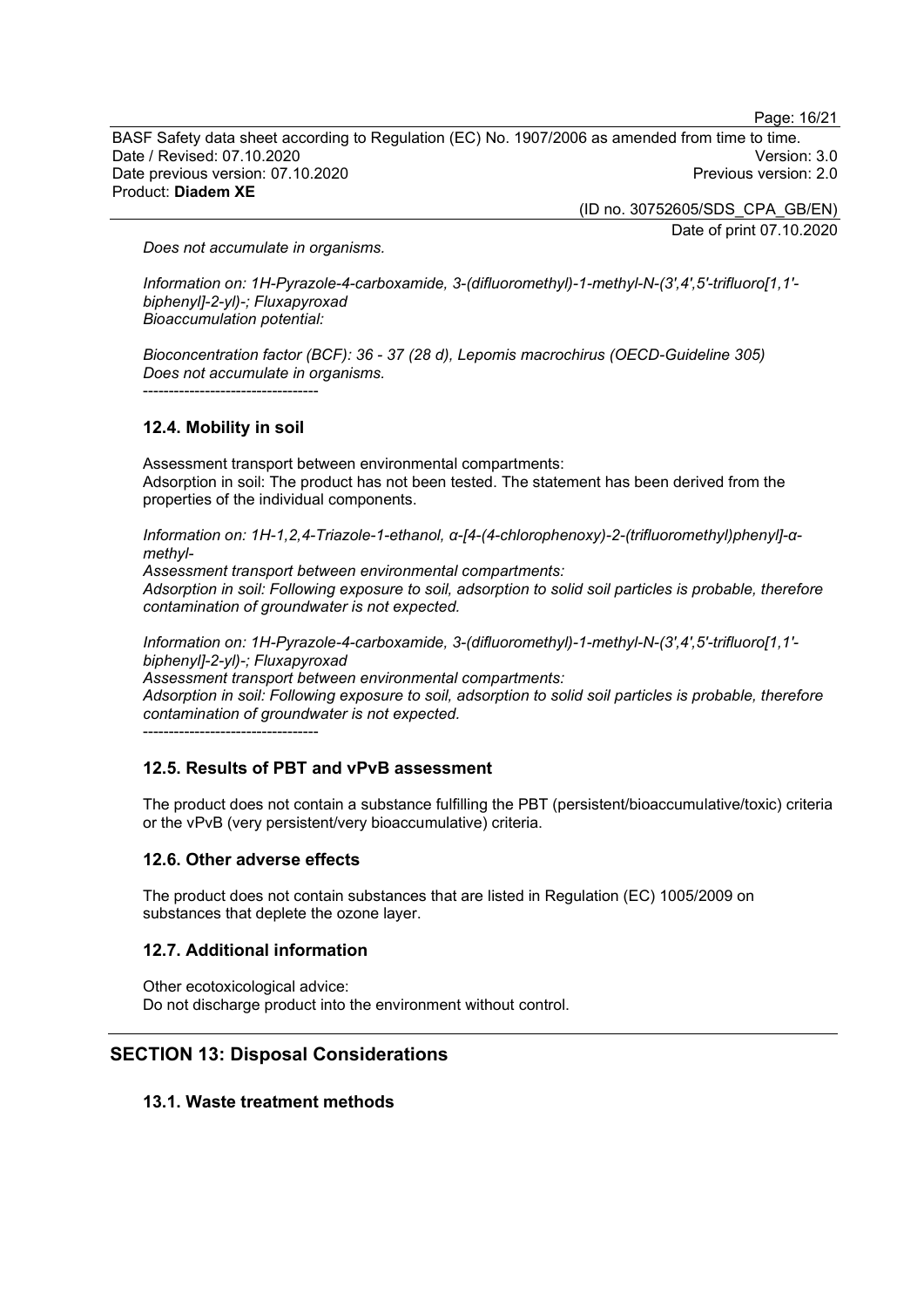Page: 17/21

BASF Safety data sheet according to Regulation (EC) No. 1907/2006 as amended from time to time. Date / Revised: 07.10.2020<br>Date previous version: 07.10.2020 Version: 3.0 Date previous version: 07.10.2020 Product: **Diadem XE**

(ID no. 30752605/SDS\_CPA\_GB/EN)

Date of print 07.10.2020

Must be disposed of or incinerated in accordance with local regulations.

The UK Environmental Protection (Duty of Care) Regulations (EP) and amendments should be noted (United Kingdom).

This product and any uncleaned containers must be disposed of as hazardous waste in accordance with the 2005 Hazardous Waste Regulations and amendments (United Kingdom)

Contaminated packaging:

Contaminated packaging should be emptied as far as possible and disposed of in the same manner as the substance/product.

## **SECTION 14: Transport Information**

#### **Land transport**

#### ADR

| UN number<br>UN proper shipping name:<br>Transport hazard class(es):                               | <b>UN3082</b><br>ENVIRONMENTALLY HAZARDOUS SUBSTANCE, LIQUID,<br>N.O.S. (contains FLUXAPYROXAD, TRIAZOLE DERIVATIVE)<br>9, EHSM |
|----------------------------------------------------------------------------------------------------|---------------------------------------------------------------------------------------------------------------------------------|
| Packing group:<br>Environmental hazards:<br>Special precautions for                                | Ш<br>yes                                                                                                                        |
| user:                                                                                              | None known                                                                                                                      |
| <b>RID</b>                                                                                         |                                                                                                                                 |
| UN number<br>UN proper shipping name:                                                              | <b>UN3082</b><br>ENVIRONMENTALLY HAZARDOUS SUBSTANCE, LIQUID,<br>N.O.S. (contains FLUXAPYROXAD, TRIAZOLE DERIVATIVE)            |
| Transport hazard class(es):<br>Packing group:<br>Environmental hazards:<br>Special precautions for | 9, EHSM<br>Ш<br>ves<br>None known                                                                                               |
| user:                                                                                              |                                                                                                                                 |
| Inland waterway transport<br>ADN                                                                   |                                                                                                                                 |
| UN number                                                                                          | <b>UN3082</b>                                                                                                                   |
| UN proper shipping name:                                                                           | ENVIRONMENTALLY HAZARDOUS SUBSTANCE, LIQUID,<br>N.O.S. (contains FLUXAPYROXAD, TRIAZOLE DERIVATIVE)                             |
| Transport hazard class(es):<br>Packing group:                                                      | 9, EHSM<br>Ш                                                                                                                    |
| Environmental hazards:                                                                             | ves                                                                                                                             |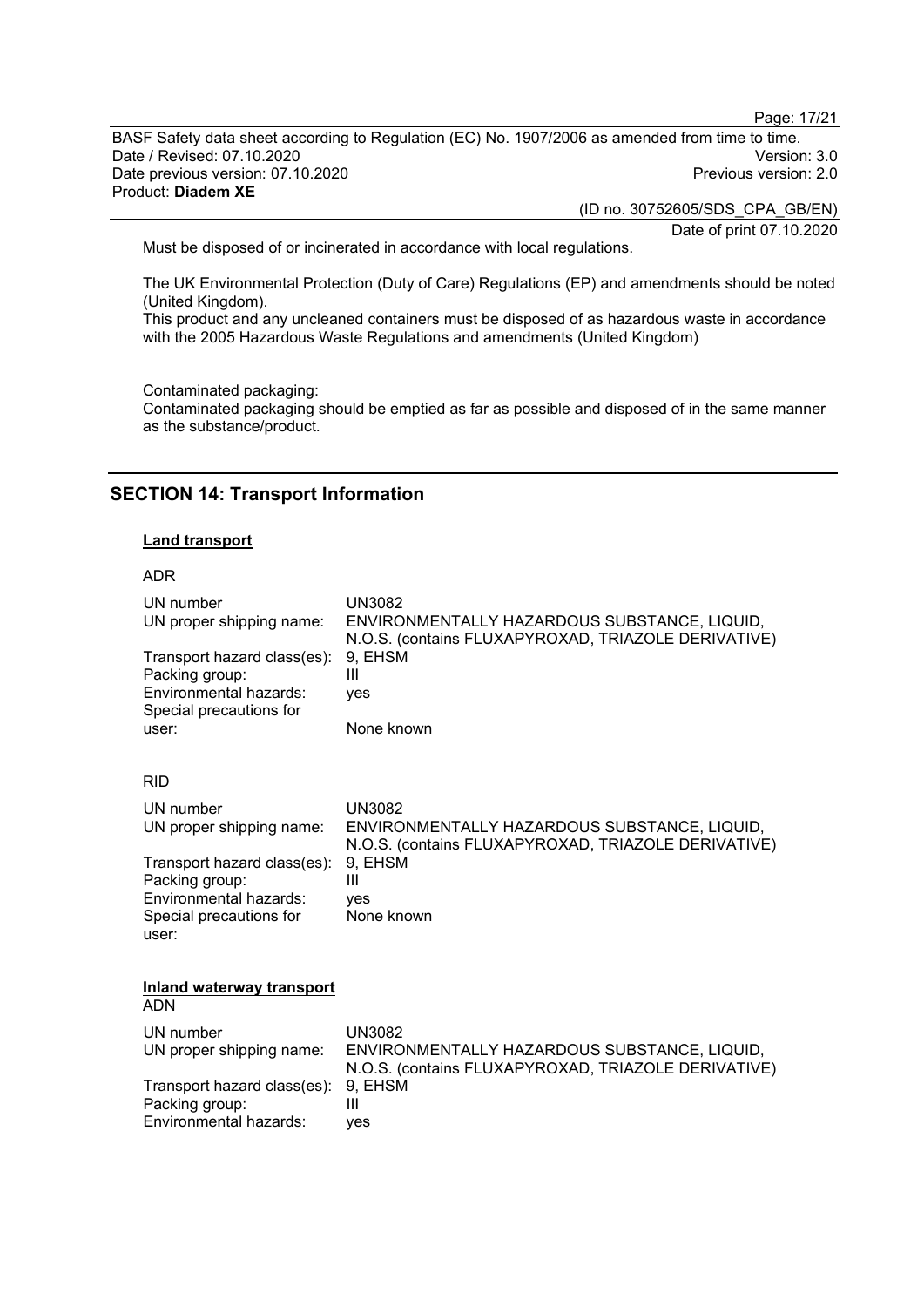Page: 18/21

BASF Safety data sheet according to Regulation (EC) No. 1907/2006 as amended from time to time. Date / Revised: 07.10.2020<br>Date previous version: 07.10.2020 Version: 3.0 Date previous version: 07.10.2020 Product: **Diadem XE**

(ID no. 30752605/SDS\_CPA\_GB/EN)

Date of print 07.10.2020

Special precautions for user: None known

Transport in inland waterway vessel Not evaluated

#### **Sea transport**

#### IMDG

| UN number:<br>UN proper shipping name: | UN 3082<br>ENVIRONMENTALLY HAZARDOUS SUBSTANCE, LIQUID,<br>N.O.S. (contains FLUXAPYROXAD, TRIAZOLE DERIVATIVE) |
|----------------------------------------|----------------------------------------------------------------------------------------------------------------|
| Transport hazard class(es): 9, EHSM    |                                                                                                                |
| Packing group:                         | Ш                                                                                                              |
| Environmental hazards:                 | ves                                                                                                            |
|                                        | Marine pollutant: YES                                                                                          |
| Special precautions for<br>user:       | None known                                                                                                     |

#### **Air transport**

#### IATA/ICAO

| UN number:<br>UN proper shipping name:                | <b>UN 3082</b><br>ENVIRONMENTALLY HAZARDOUS SUBSTANCE, LIQUID,<br>N.O.S. (contains FLUXAPYROXAD, TRIAZOLE DERIVATIVE) |
|-------------------------------------------------------|-----------------------------------------------------------------------------------------------------------------------|
| Transport hazard class(es): 9, EHSM<br>Packing group: | Ш                                                                                                                     |
| Environmental hazards:<br>Special precautions for     | yes<br>None known                                                                                                     |
| user:                                                 |                                                                                                                       |

#### **14.1. UN number**

See corresponding entries for "UN number" for the respective regulations in the tables above.

#### **14.2. UN proper shipping name**

See corresponding entries for "UN proper shipping name" for the respective regulations in the tables above.

#### **14.3. Transport hazard class(es)**

See corresponding entries for "Transport hazard class(es)" for the respective regulations in the tables above.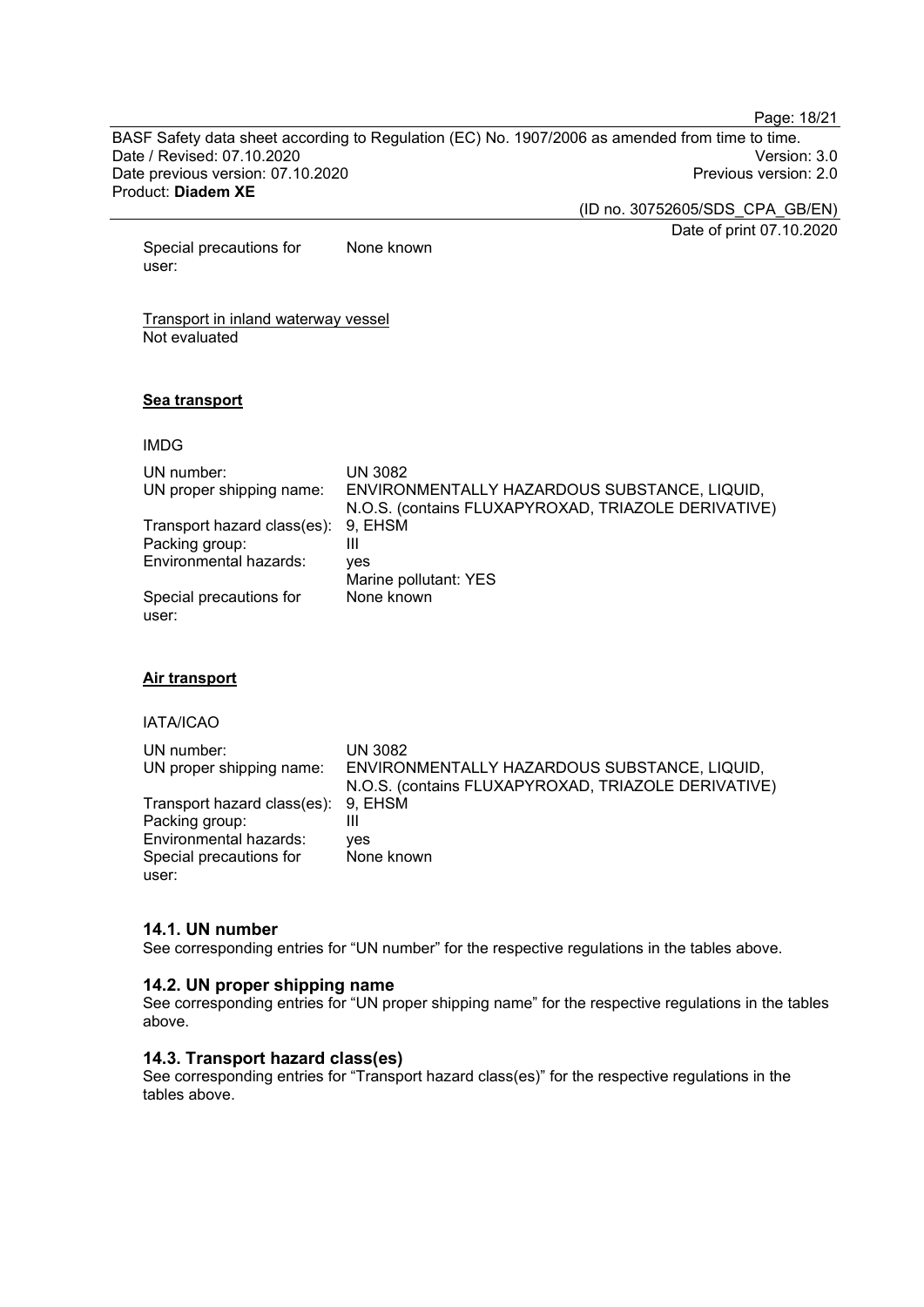Page: 19/21

BASF Safety data sheet according to Regulation (EC) No. 1907/2006 as amended from time to time. Date / Revised: 07.10.2020 Version: 3.0 Date previous version: 07.10.2020 Product: **Diadem XE**

> (ID no. 30752605/SDS\_CPA\_GB/EN) Date of print 07.10.2020

#### **14.4. Packing group**

See corresponding entries for "Packing group" for the respective regulations in the tables above.

#### **14.5. Environmental hazards**

See corresponding entries for "Environmental hazards" for the respective regulations in the tables above.

#### **14.6. Special precautions for user**

See corresponding entries for "Special precautions for user" for the respective regulations in the tables above.

#### **14.7. Transport in bulk according to Annex II of MARPOL and the IBC Code**

| Regulation:         | Not evaluated |
|---------------------|---------------|
| Shipment approved:  | Not evaluated |
| Pollution name:     | Not evaluated |
| Pollution category: | Not evaluated |
| Ship Type:          | Not evaluated |

#### **Further information**

The following provisions may apply for product in packages containing a net quantity of 5 L or less ADR, RID, ADN: Special Provision 375; IMDG: 2.10.2.7; IATA: A197; TDG: Special Provision 99(2); 49CFR: §171.4 (c) (2). This product is subject to the most recent edition of "The Carriage of Dangerous Goods and Use of Transportable Pressure Equipment Regulations" and their amendments (United Kingdom).

## **SECTION 15: Regulatory Information**

#### **15.1. Safety, health and environmental regulations/legislation specific for the substance or mixture**

#### Prohibitions, Restrictions and Authorizations

Annex XVII of Regulation (EC) No 1907/2006: Number on List: 3 Restrictions of Regulation (EC) No 1907/2006, Annex XVII, do not apply for the intended use(s) of the product given in this SDS.

EUH208: Contains a solution of a methacrylate-based polymer. May produce an allergic reaction.

This product is classified under the European CLP Regulation. (United Kingdom) The data should be considered when making any assessment under the Control of Substances Hazardous to Health Regulations (COSHH), and related guidance, for example, 'COSHH Essentials' (United Kingdom).

This product may be subject to the Control of Major Accident Hazards Regulations (COMAH), and amendments if specific threshold tonnages are exceeded (United Kingdom).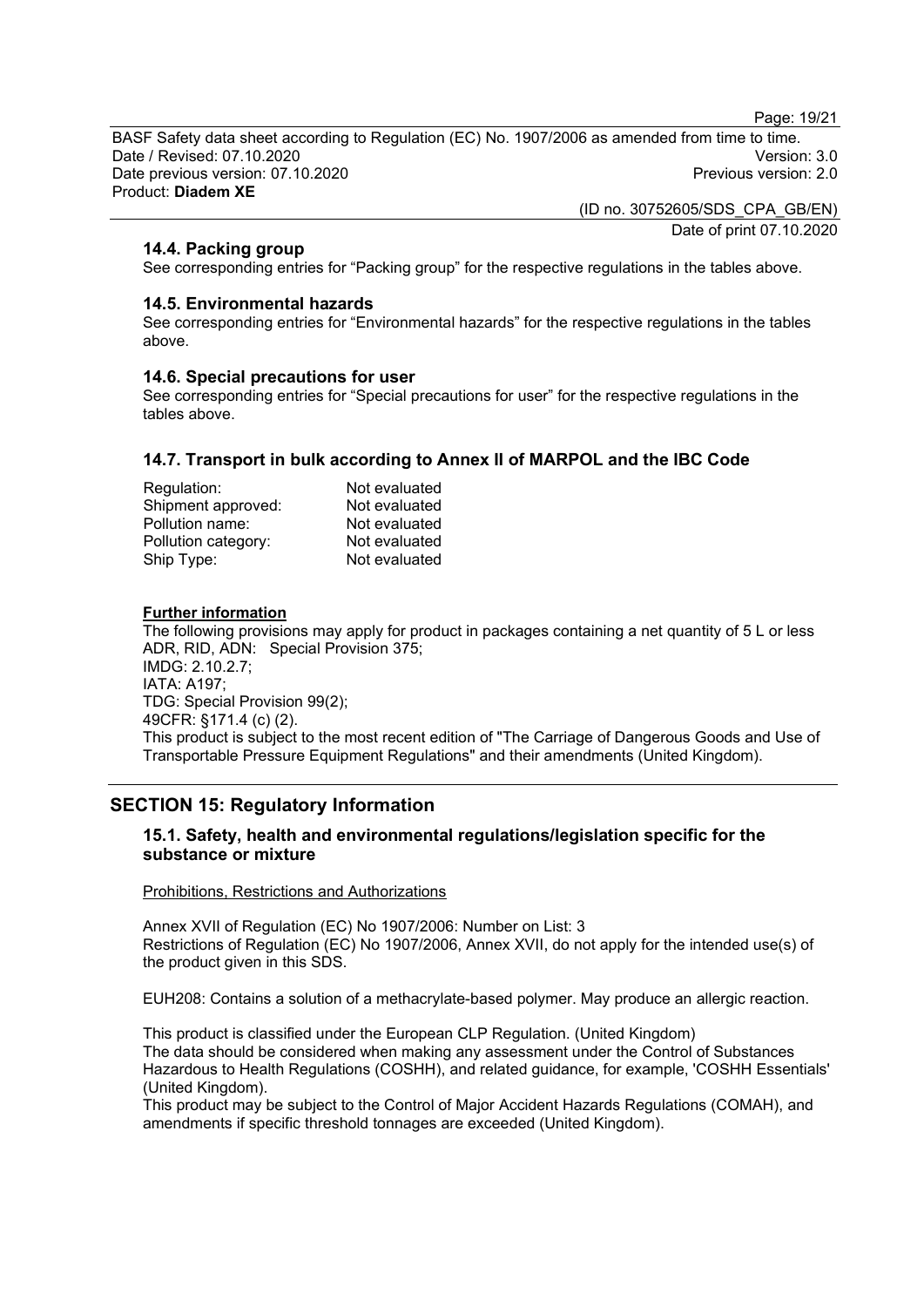Page: 20/21

BASF Safety data sheet according to Regulation (EC) No. 1907/2006 as amended from time to time. Date / Revised: 07.10.2020<br>Date previous version: 07.10.2020 Version: 3.0 Date previous version: 07.10.2020 Product: **Diadem XE**

> (ID no. 30752605/SDS\_CPA\_GB/EN) Date of print 07.10.2020

#### **15.2. Chemical Safety Assessment**

Advice on product handling can be found in sections 7 and 8 of this safety data sheet.

## **SECTION 16: Other Information**

For proper and safe use of this product, please refer to the approval conditions laid down on the product label.

| Full text of the classifications, including the hazard classes and the hazard statements, if mentioned |
|--------------------------------------------------------------------------------------------------------|
|--------------------------------------------------------------------------------------------------------|

| in section 2 or $3:$   |                                                                                              |
|------------------------|----------------------------------------------------------------------------------------------|
| Acute Tox.             | Acute toxicity                                                                               |
| Skin Corr./Irrit.      | Skin corrosion/irritation                                                                    |
| Skin Sens.             | Skin sensitization                                                                           |
| Eye Dam./Irrit.        | Serious eye damage/eye irritation                                                            |
| STOT SE                | Specific target organ toxicity - single exposure                                             |
| Repr.                  | Reproductive toxicity                                                                        |
| <b>Aquatic Chronic</b> | Hazardous to the aquatic environment - chronic                                               |
| <b>Aquatic Acute</b>   | Hazardous to the aquatic environment - acute                                                 |
| Asp. Tox.              | Aspiration hazard                                                                            |
| H302                   | Harmful if swallowed.                                                                        |
| H315                   | Causes skin irritation.                                                                      |
| H317                   | May cause an allergic skin reaction.                                                         |
| H318                   | Causes serious eye damage.                                                                   |
| H332                   | Harmful if inhaled.                                                                          |
| H335                   | May cause respiratory irritation.                                                            |
| H362                   | May cause harm to breast-fed children.                                                       |
| H411                   | Toxic to aquatic life with long lasting effects.                                             |
| <b>EUH401</b>          | To avoid risks to human health and the environment, comply with the<br>instructions for use. |
| H400                   | Very toxic to aquatic life.                                                                  |
| H410                   | Very toxic to aquatic life with long lasting effects.                                        |
| H319                   | Causes serious eye irritation.                                                               |
| H412                   | Harmful to aquatic life with long lasting effects.                                           |
| H304                   | May be fatal if swallowed and enters airways.                                                |
| <b>H360D</b>           | May damage the unborn child.                                                                 |
| <b>EUH066</b>          | Repeated exposure may cause skin dryness or cracking.                                        |
|                        |                                                                                              |

#### Abbreviations

ADR = The European Agreement concerning the International Carriage of Dangerous Goods by Road. ADN = The European Agreement concerning the International Carriage of Dangerous Goods by Inland waterways. ATE = Acute Toxicity Estimates. CAO = Cargo Aircraft Only. CAS = Chemical Abstract Service. CLP = Classification, Labelling and Packaging of substances and mixtures. DIN = German national organization for standardization. DNEL = Derived No Effect Level. EC50 = Effective concentration median for 50% of the population. EC = European Community. EN = European Standards. IARC = International Agency for Research on Cancer. IATA = International Air Transport Association. IBC-Code = Intermediate Bulk Container code. IMDG = International Maritime Dangerous Goods Code.